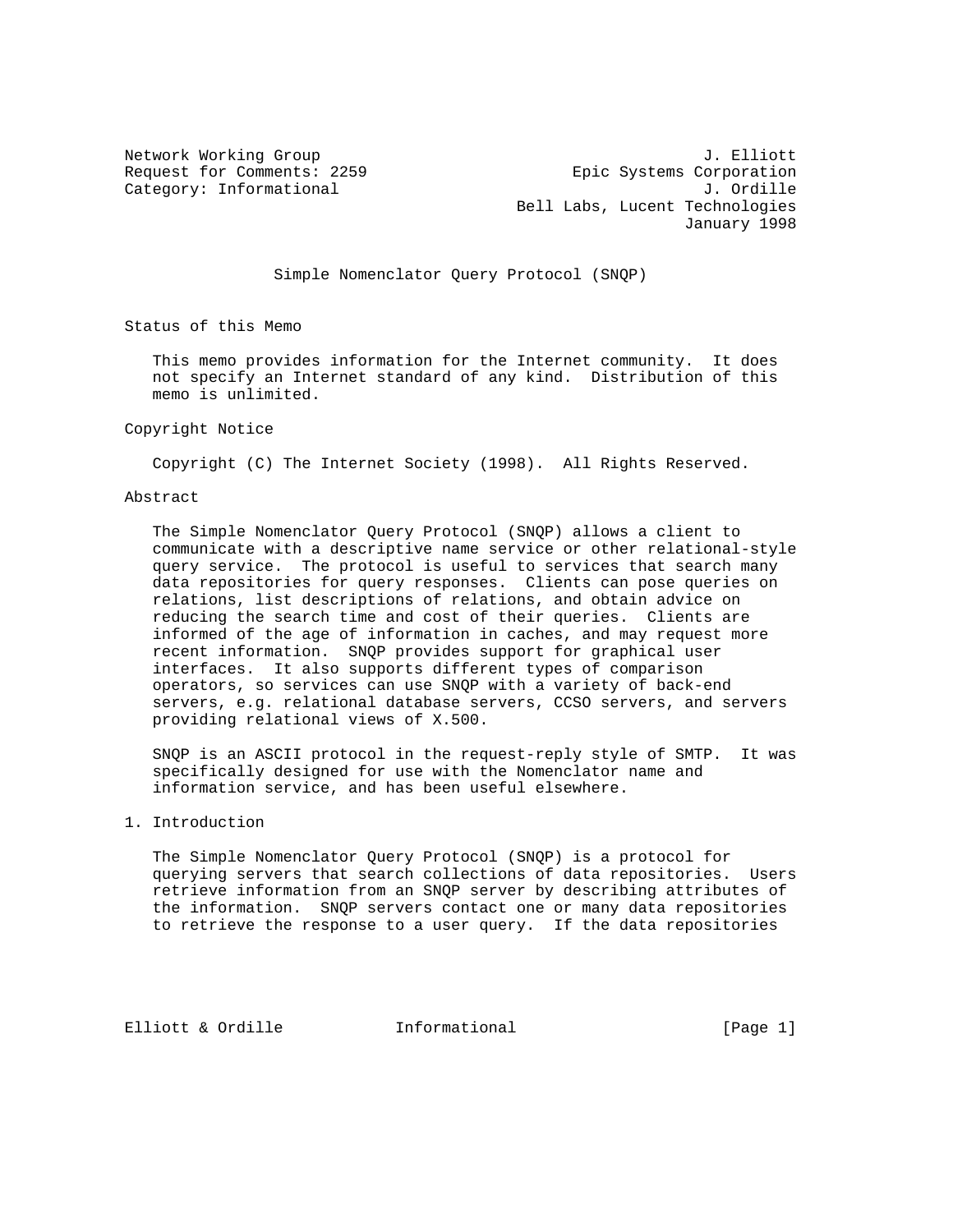differ in protocol or data format, it is responsibility of the SNQP server to translate protocols and data formats to provide one, integrated answer to the user's query.

 SNQP servers share the protocol needs of centralized data repositories that answer queries with locally stored data. SNQP servers also require specialized protocol features due to their distributed search characteristics.

 In highly distributed environments, it is unreasonable to expect all data repositories that need to be searched to be available when queries are posed. SNQP servers require facilities for returning partial results in the presence of communications errors with data repositories. The partial results must indicate how to resubmit the query only to those data repositories that are unavailable.

 In addition, users may pose queries without realizing the cost of the search for query responses. SNQP provides facilities for informing users of query costs and advising them on limiting that cost. Costs and advice are returned before queries are executed.

 Finally, SNQP servers may cache data and meta-data to speed query responses. Servers can inform users of the t-bound for their query response. A t-bound is the time after which changes may have occurred to the data that are not reflected in the query response [6,2]. A t-bound is the time of the oldest cache entry used to calculate the response. Users can request that query responses are more current then a particular t-bound. Making such a request flushes older items from the cache.

 SNQP provides support for graphical user interfaces. It also supports different types of comparison operators, so SNQP servers can query a variety of back-end data repositories, e.g. relational databases, CCSO servers [3], and servers providing relational views of X.500 [10].

 SNQP is a connection-oriented protocol. A client initiates a query session with an SNQP server by making a TCP connection to a well known port. The client then executes a series of SNQP commands. These commands are listed briefly in Table 1. Section 2 provides some typical scenarios for using these commands, and Section 3 describes the commands fully. The server replies to each command using the theory of reply codes described for the Simple Mail Transfer Protocol (SMTP) [9]. The theory of reply codes and the defined reply codes are described in Section 4.

Elliott & Ordille **Informational** [Page 2]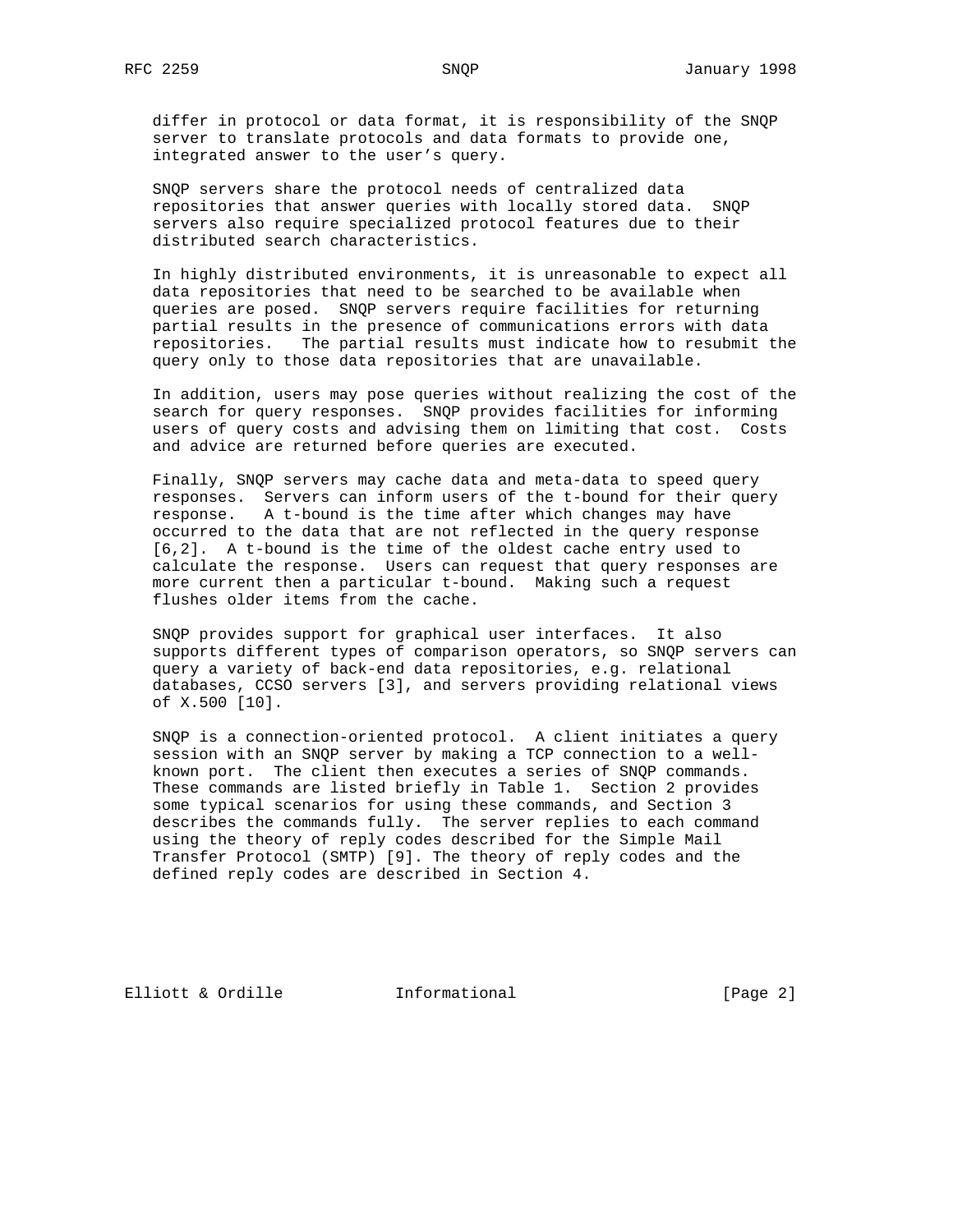| Command    | Description                                                         |
|------------|---------------------------------------------------------------------|
| advice     | Provide advice on query costs without executing<br>query.           |
| attributes | List the attributes for a relation.                                 |
| compare    | Set type of comparison operation.                                   |
| help       | Explain the SNOP commands.                                          |
| imaqui     | Format replies for a graphical user interface.                      |
| next       | Stop processing current query, continue with next<br>cuest in blook |

|           | ANSTA TII DIOCY'                                    |
|-----------|-----------------------------------------------------|
| noadvice  | Provide responses to queries. Do not advise         |
|           | on costs.                                           |
| noimaqui  | Format replies for people.                          |
| query     | Submit a block of one or more SQL query statements. |
| relations | List the relations available through the SNOP       |
|           | server.                                             |
| stop      | End processing of current query, and cancel any     |
|           | queries remaining in block.                         |
| quit      | Terminate the query session.                        |
|           |                                                     |

Table 1: SNQP Commands

---------------------------------------------------------------------

 SNQP queries are posed in SQL, a standard relational database query language [4,12]. Information that is obtained through SNQP servers is organized by type into database relations. SQL queries may often have more functionality then a server supports or an application demands. Moreover, advice on query costs, some types of comparison operations or t-bounds may not be supported by a particular server. SNQP defines a minimal subset of functionality for a working SNQP protocol. Functionality beyond this subset is optional. Servers that do not support optional functionality must return replies that indicate this to the user. The required and optional features of SNQP are summarized in Section 5.

 SNQP was specifically designed for use with the Nomenclator name and information service [8,7,5]. Nomenclator produces query responses by integrating information from data repositories with different protocols and data formats. It constrains the searches for query responses through a variety of distributed indexing techniques. SNQP has also been found useful elsewhere, even as a query language for a single data repository.

 SNQP is defined for US-ASCII only, and use with other character sets will require further work.

Elliott & Ordille **Informational** [Page 3]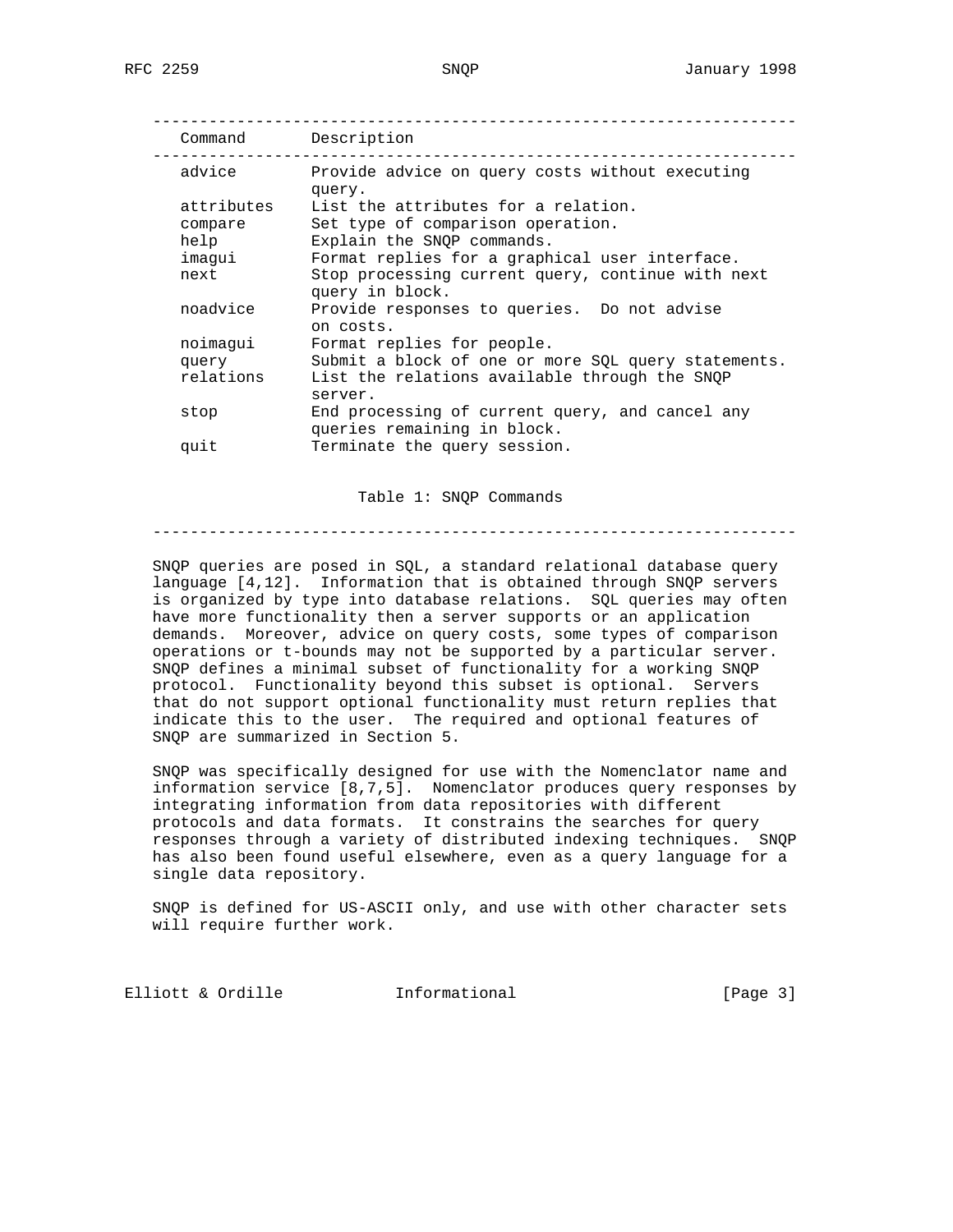Section 6 concludes this document with a description of security considerations.

2. Scenarios

 This section illustrates the basic SNQP commands by presenting several client scenarios. The scenarios include a new user, a user who prefers CCSO style comparisons and more current responses, a graphical user interface program, a user with a change of mind, and a user worried about costs. Although SNQP will work for a human client on a bare connection (like one provided by telnet), it also works for client programs. Several of these programs have been written and provide enhanced interfaces.

### 2.1 New User

 A new SNQP user will first make a tcp connection to an SNQP server. For purposes of illustration, we will assume that the user makes the connection with the Unix telnet command, and that the server is located at nomen.research.bell-labs.com on port 4224. The user enters a relation command to discover what relations are available, and an attributes command to discover the attributes for a particular relation. The user eventually asks for people with a given name of "J\*" and a surname of "Ordille" who work for "Lucent Tech\*". The response is current through June 11, 1996 at 11 p.m. EDT. Figure 1a and Figure 1b provide this scenario.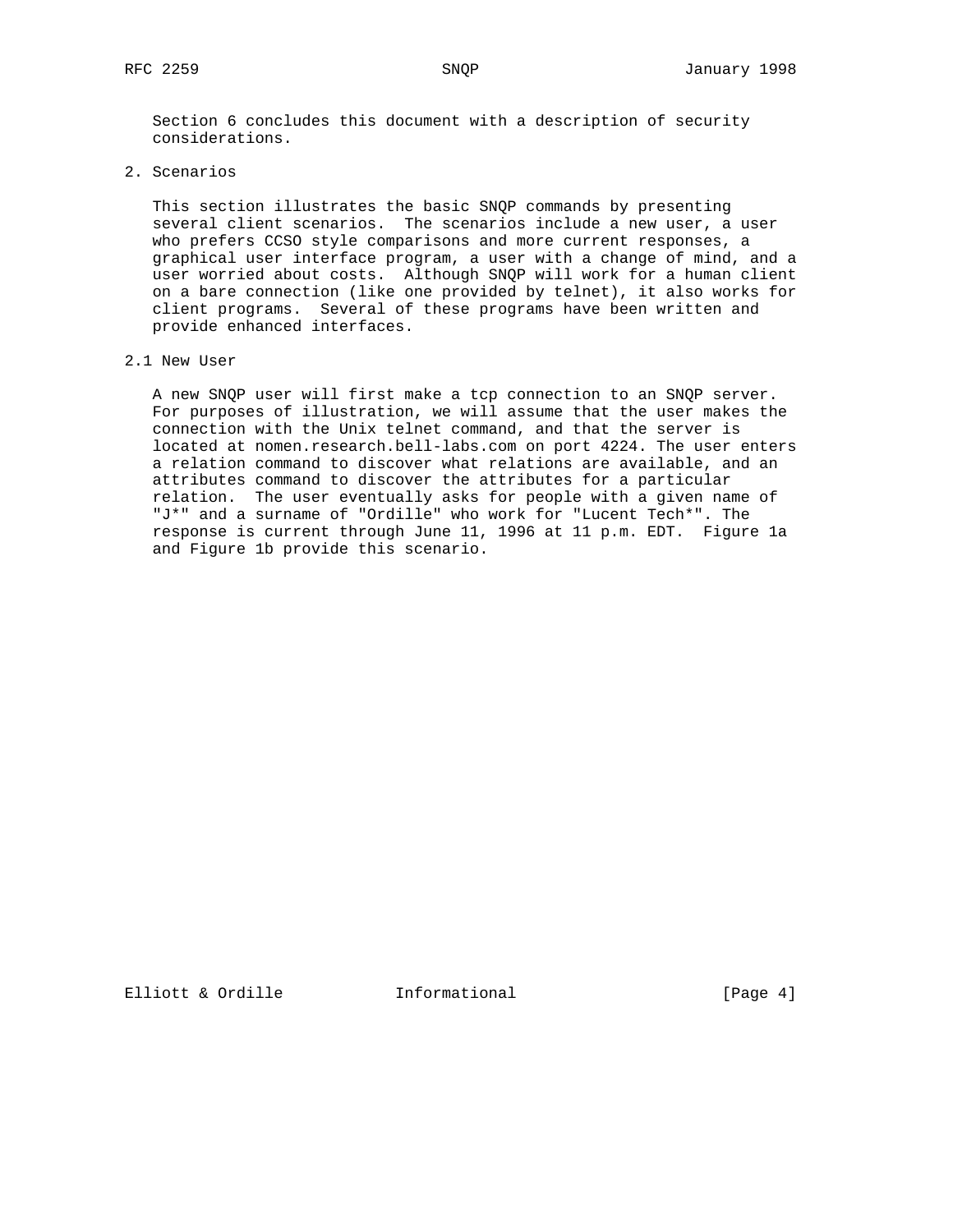--------------------------------------------------------------------- > telnet nomen.research.bell-labs.com 4224 Trying 135.104.70.9... Connected to nomen.research.bell-labs.com. Escape character is '^]'. 220 nomen.research.bell-labs.com Nomenclator Query Service ready relations 211-There is 1 relation defined: 211 People attributes People 212-There are 20 attributes in relation "People": 212-Given\_Name 212-Middle\_Name 212-Surname 212-Name\_Suffix 212-Title 212-Organization 212-Division 212-Department 212-Building 212-Street 212-City 212-State\_or\_Province 212-Postal\_Code 212-Country 212-Phone 212-Fax 212-Email 212-MHSmail 212-Last\_Modified 212 Source

## Figure 1a: New User Queries Server

---------------------------------------------------------------------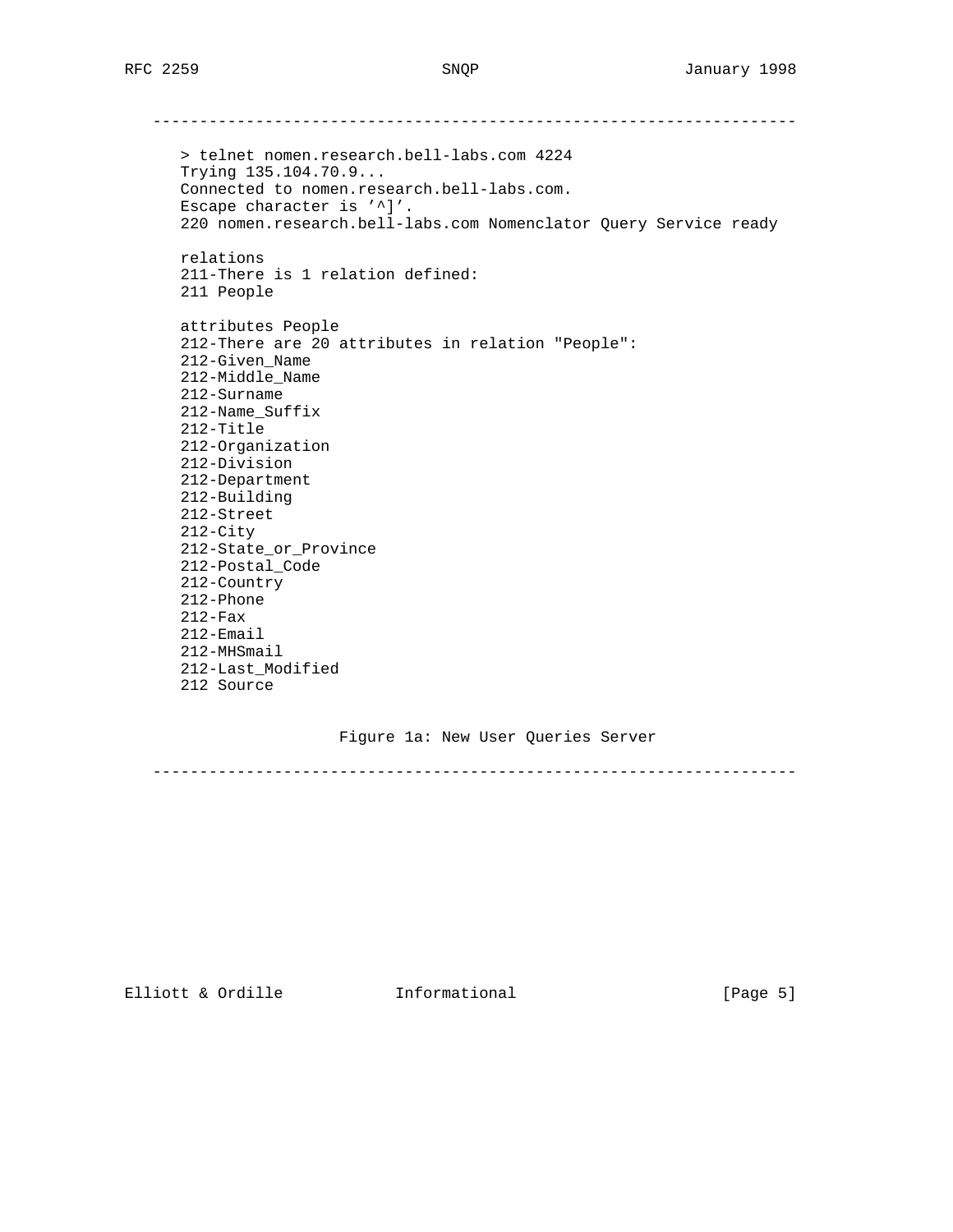-------------------------------------------------------------------- query 350 Send the query text, end with . select \* from People where given\_name = "J\*" and surname = "Ordille" and organization = "Lucent Tech\*"; . 351 Partial response follows, ended with . Given\_Name: Joann Middle\_Name: J. Surname: Ordille Title: MTS Organization: Lucent Technologies Division: Bell Laboratories Department: Computing Sciences Research Center Building: 2C-301 Street: 700 Mountain Avenue City: Murray Hill State\_or\_Province: New Jersey Postal\_Code: 07974 Country: United States Phone: +1 908 582 7114 Email: joann@bell-labs.com Source: nomen://bell-labs.com:17036/email=joann@bell-labs.com . 250 All queries processed. Current through 11-Jun-1996 23:00 EDT. quit 221 nomen.research.bell-labs.com closing transmission channel Connection closed by foreign host. Figure 1b: New User Queries Server (continued)

---------------------------------------------------------------------

2.2 User with CCSO and Currentness Preferences

 A user who is accustomed to CCSO name servers prefers CCSO word-based matching within attribute strings. Each word in the query string for an attribute must appear in some order in the response string. The wildcard "\*" matches any substring within a word. The default

Elliott & Ordille **Informational** [Page 6]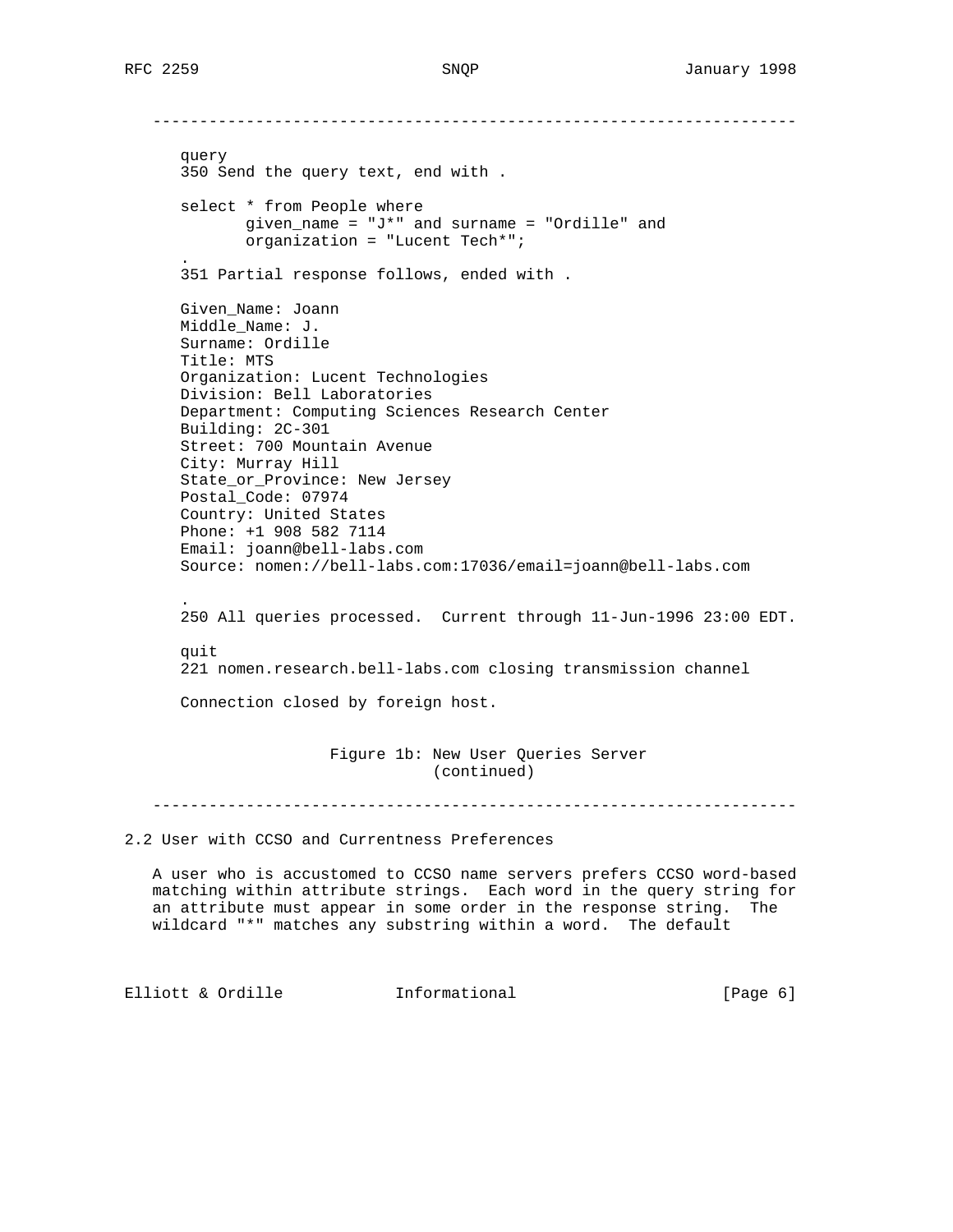matching, illustrated in Figure 1b, is exact matching of a query string. The query string may include "\*" wildcards which match any substring within the response string. Both types of matching are case insensitive. In Figure 2, the CCSO-style user connects to the SNQP server, enables

 csso matching, and requests some information about Ordille who works in research at a lab division of some company. The request asks for information that is more current than June 11, 1996 at 11 p.m. if it is available.

 -------------------------------------------------------------------- compare ccso 213 Performing ccso equality comparisons query 11-Jun-1996 23:00 350 Send the query text, end with . select given\_name, surname, organization, division, department, email from People where surname = "Ordille" and department = "research" and division = "lab\*"; . 351 Partial response follows, ended with . Given\_Name: Joann Surname: Ordille Organization: Lucent Technologies Division: Bell Laboratories Department: Computing Sciences Research Center Email: joann@bell-labs.com . 250 All queries processed. Current through 12-Jun-1996 22:35 EDT.

Figure 2: User with CCSO Preferences Queries Server

---------------------------------------------------------------------

2.3 Graphical User Interface Program

 A user designs a Windows program as a front end to the SNQP server. In Figure 3, the program requests replies formatted for a graphical user interface program. The program submits two SQL queries, and

Elliott & Ordille **Informational** [Page 7]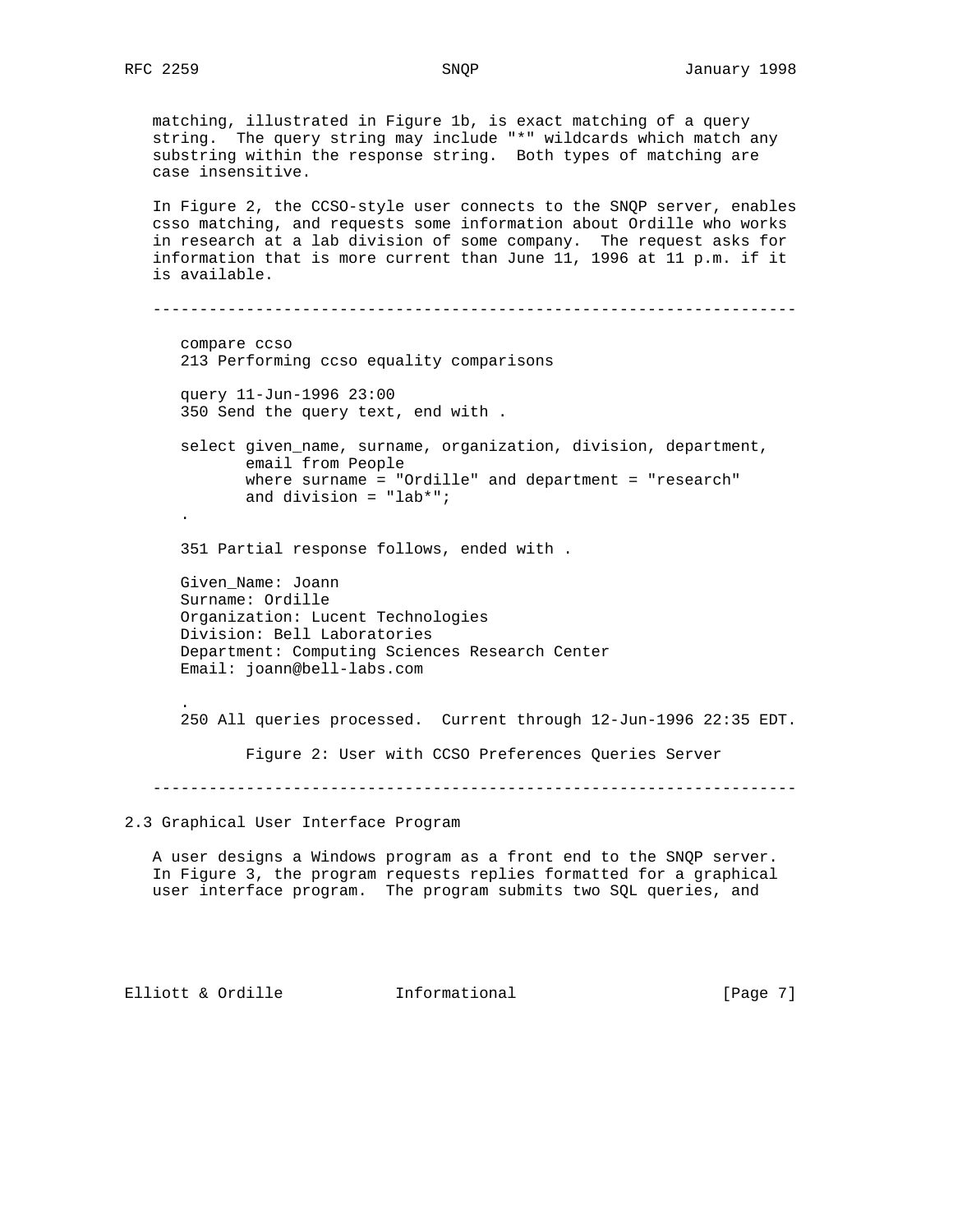```
 receives detailed responses that indicate the type and position of
    errors. The error messages are discussed in more detail in Section
    3.
    ---------------------------------------------------------------------
       imagui
       214 GUI responses enabled
      query
       350 Send the query text, end with .
      select * from Peple where name = "Elliott";
 .
       735 00000001a000015 e Unknown relation, "Peple"
       735 00000001a000027 e Attribute "name" not found in any relation used.
       250 All queries processed. Current through 12-Jun-1996 22:35 EDT.
       query
       350 Send the query text, end with .
     select * from People wher surname = "Elliott";
 .
       730 00000001a000022 e syntax error
      730 00000001a000027 e syntax error
       730 00000001a000037 e syntax error
       730 00000001a000039 e syntax error
       250 All queries processed
       Figure 3: Graphical User Interface Program Queries Server
    ---------------------------------------------------------------------
2.4 User Changes Mind
   An exuberant user decides to search everywhere for family members,
   then look up a friend who works at Epic Systems, and finally search
   everywhere for an old school friend. Once the query set starts, the
```
Elliott & Ordille **Informational** [Page 8]

user realizes the folly of searching everywhere, stops the first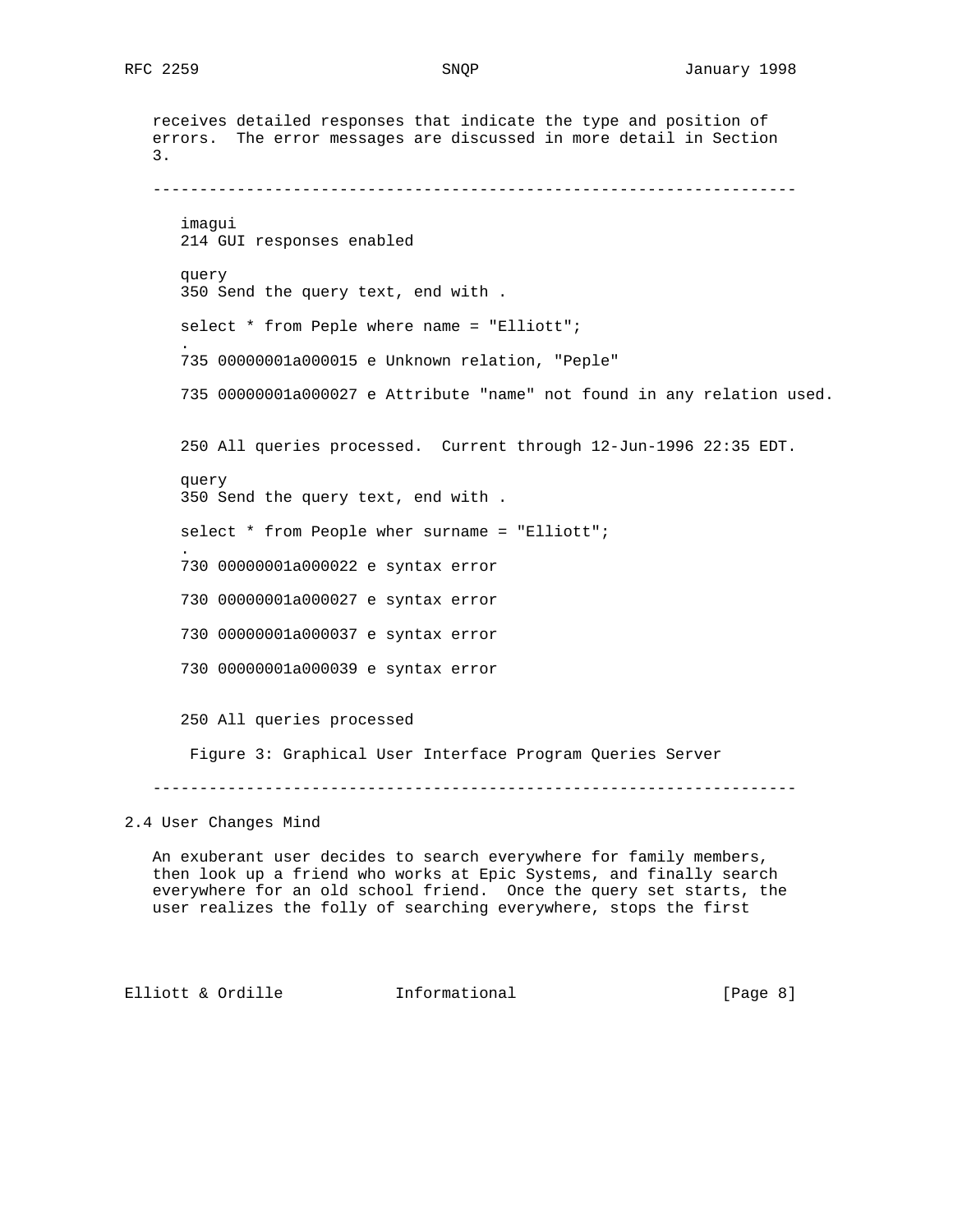query, executes the second query and then stops executing the query block. This scenario is illustrated in Figure 4. The t-bound is represented by <time> in this scenario due to space restrictions. -------------------------------------------------------------------- query 350 Send the query text, end with . select \* from people where surname = "Smith"; select given\_name, surname, email from people where surname = "Elliott" and organization = "Epic Systems\*"; select \* from people where surname = "Brown"; . next 352 Starting next query. Any pending responses discarded. 351 Partial response follows, ended with . Given\_Name: Jim Surname: Elliott Email: jim@apocalypse.com . 352 Beginning next query. Previous current through <time>. stop 251 All pending queries and responses discarded Figure 4: User Changes Mind About Submitted Queries ---------------------------------------------------------------------

2.5 User Worries About Costs

 In Figure 5a, the exuberant user decides to apply more caution, and asks for advice on searching for a friend named "Susan Brown". The user can not recall the name of the organization where Susan works, but remembers that the state name begins with "I". The advice response lists the locations of the data repositories that will be contacted. These locations can be supplied to the SNQP server using the "source" attribute. Each location is followed by a blank and a descriptive phrase for the data repository. Continuing in Figure 5b, the SNQP server also supplies a list of attributes that may constrain

Elliott & Ordille **Informational** [Page 9]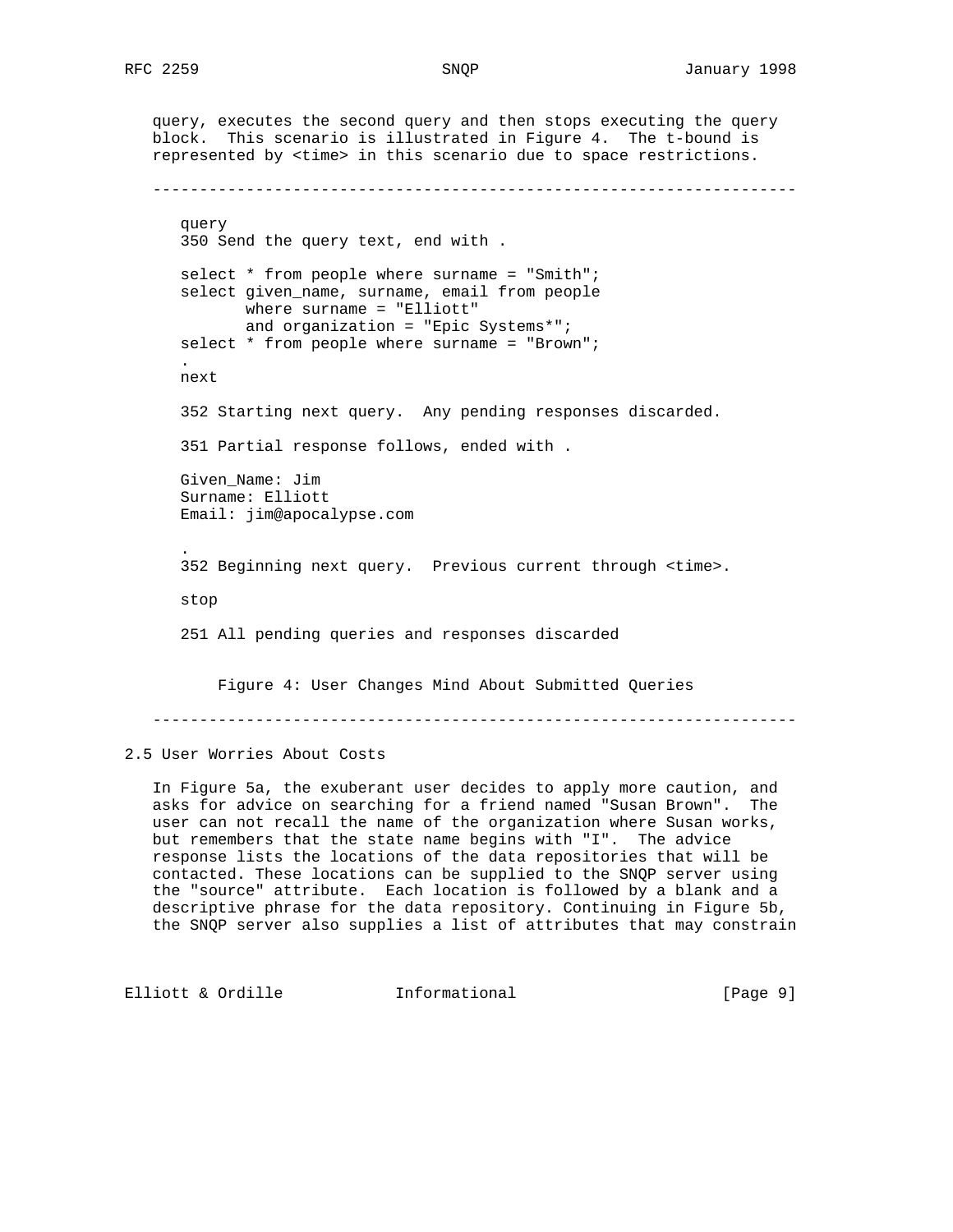the query further. The user recognizes the name Northeastern, and submits the query directly to that location. The user could also have added "organization = "Northeastern\*"" to the original query. Other advice options are described in Section 3.

```
 ---------------------------------------------------------------------
      advice
      214 Basic advice enabled. Query responses disabled.
      query
      350 Send the query text, end with .
      select * from people where surname = "Brown" and
                                 given_name = "Susan" and
                                  state_or_province = "I*";
 .
      354 The query will contact 8 data repositories, ended with .
      ccso://ns.dacc.cc.il.us:105/* Danville Area Community College
      ccso://ns.eiu.bgu.edu:105/* Eastern Illinois University
      ccso://ns.ilstu.edu:105/* Illinois State University
      ccso://ns.imsa.edu:105/* Illinois Math and Science Academy
      ccso://ns.ne.edu:105/* Northeastern Illinois University
      ccso://ns.uiuc.edu:105/* University of Illinois at Urbana-Champaign
      ccso://ns.iup.edu:105/* Indiana University of Pennsylvania
      ccso://ph.indstate.edu:105/* Indiana State University
      .
```
Figure 5a: User Asks About Costs Before Executing Query

---------------------------------------------------------------------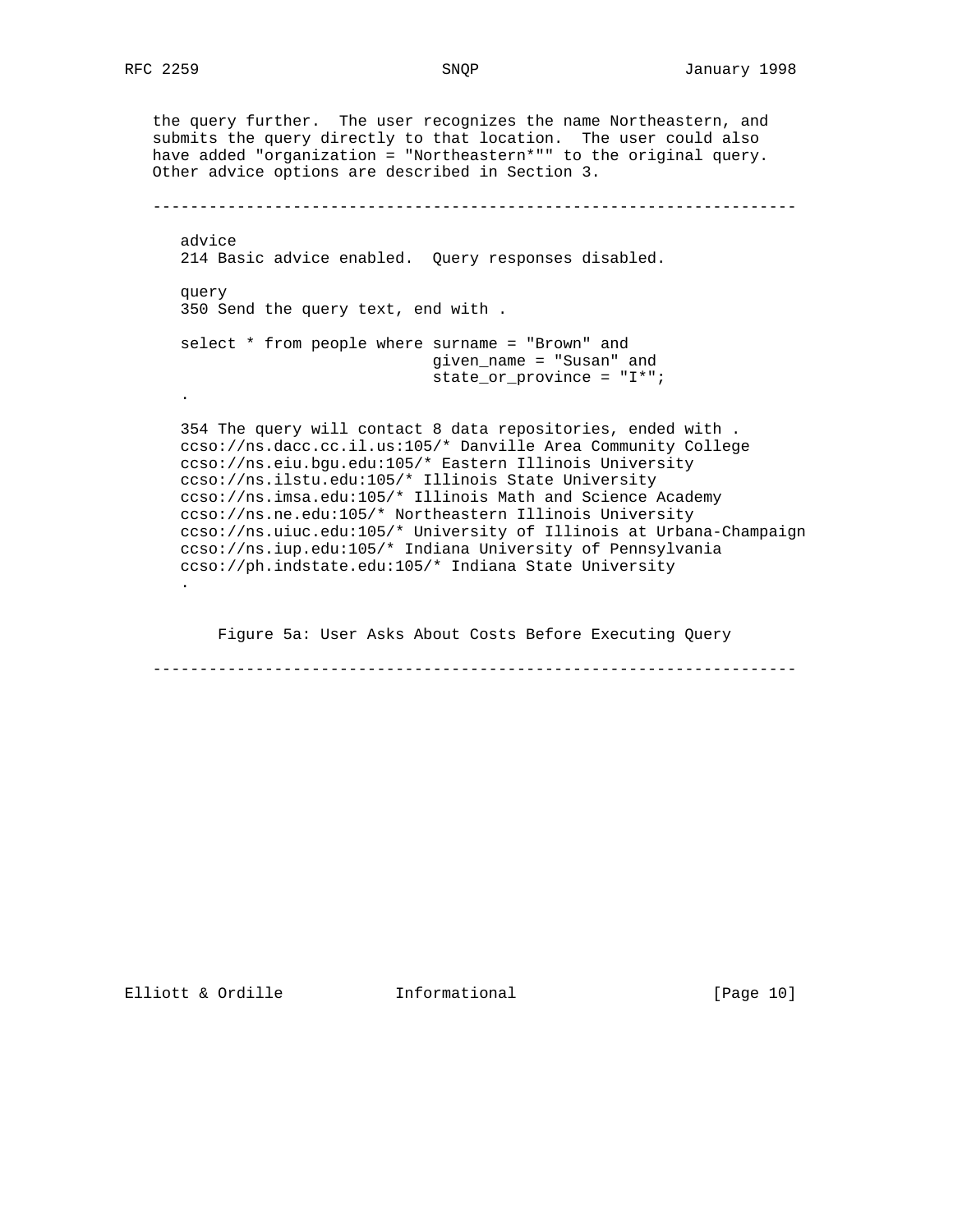--------------------------------------------------------------------- 355 There are 8 attributes that may constrain the query, ended with . Organization Department Email State\_or\_Province Country Postal\_Code Phone Source . 250 All queries processed. Current through 12-Jun-1996 22:35 EDT. noadvice 214 Query responses returned. Advice disabled. query 350 Send the query text, end with . select \* from people where surname = "Brown" and given\_name = "Susan" and state\_or\_province = "I\*" and source ="ccso://ns.neiu.bgu.edu:105/\*"; . 351 Partial response follows, ended with . Given\_Name: Susan Middle\_Name: W. Surname: Brown Organization: Northeastern Illinois University Email: sw-brown@ne.edu Source: ccso://ne.edu:105/alias=SW-Brown . 250 All queries processed. Current through 12-Jun-1996 22:35 EDT. Figure 5b: User Asks About Costs Before Executing Query ---------------------------------------------------------------------

Elliott & Ordille **Informational** [Page 11]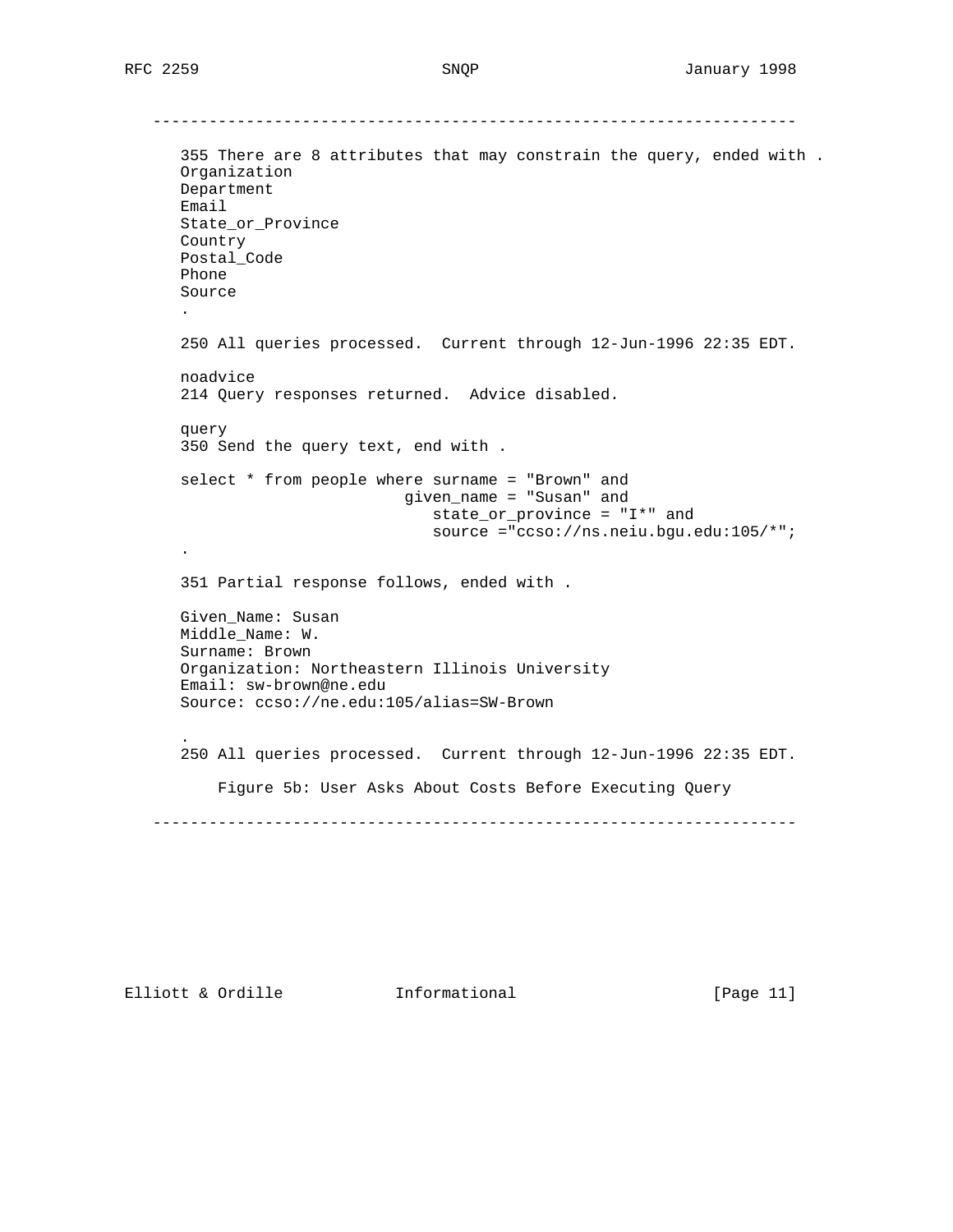3. Commands

 SNQP commands are case insensitive and terminated with a newline <LF> or carriage return <CR>. In the following descriptions, SNQP commands are in upper case and SNQP replies are in mixed case. Items in a command list are separated by blanks.

 Most SNQP replies are short. They have a rely code (see Section 4), followed by a continuation character and reply text. If the continuation character is blank, the reply is complete. If the continuation character is a dash ("-"), the reply continues on the next line. Text within the reply can vary, but the reply code remains the same. A two line reply example is given below:

---------------------------------------------------------------------

 nnn-Message1 nnn Message2

---------------------------------------------------------------------

 In some cases commands or replies may be long, so these commands/replies use the '.'-terminated block structure that is used for message bodies in SMTP. Blocks are comprised of lines of text that constitute the command/reply. Blocks are terminated with a period on a line by itself.

 SNQP generally ignores blank lines in both directions, except that blanks lines separate tuples within query response blocks.

 Whenever a time is listed in a command or response, it has the format:

---------------------------------------------------------------------

DD-MMM-YYYY HH:MM ZZZ

---------------------------------------------------------------------

 where DD is the day, MMM are the first three characters of the month, YYYY is the year, HH the hours on a 24 hour clock, MM the minutes, and ZZZ the commonly used US timezone abbreviations. If time zone is unspecified in a command, the timezone of the SNQP server is assumed.

 SNQP servers support a source attribute in every relation. In queries, the source attribute directs the SNQP server to a particular data repository. In query responses, the source attribute indicates the origin of the information in a tuple. In advice and error

Elliott & Ordille **Informational** [Page 12]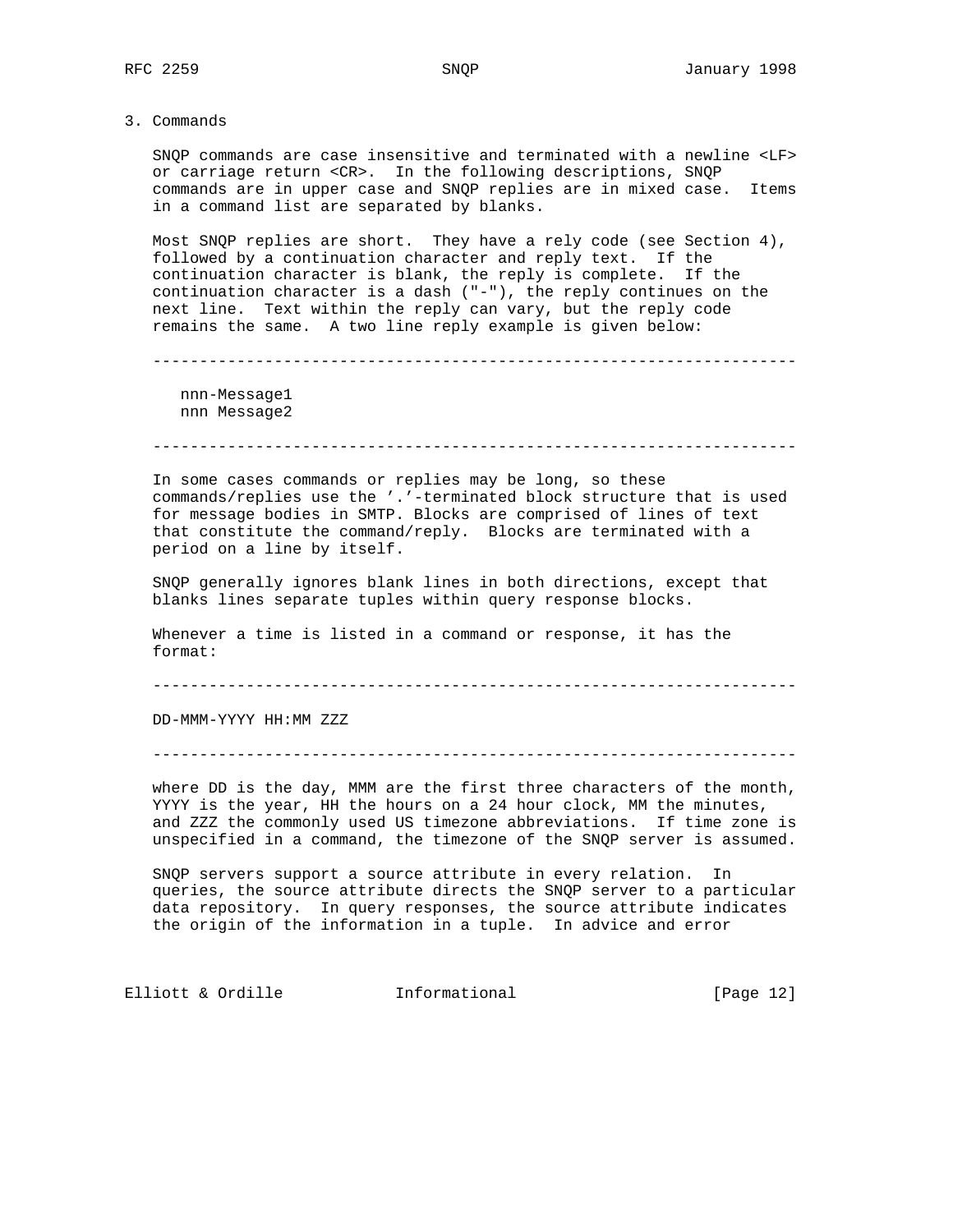messages, the source attribute is provided so the client can contact the source in later queries. The source attribute has two possible forms:

---------------------------------------------------------------------

<protocol>://<domain-name>:<port>

<protocol>://<domain-name>:<port>/<tuple-id>

---------------------------------------------------------------------

 <protocol> identifies the protocol used to contact the data repository. The data repository can be (was) contacted at <domain name> and <port>. When present, <tuple-id> identifies a specific entry in the data repository. It is missing when the data repository does not have an attribute that uniquely identifies its entries. Although the source string is similar to a URL, the protocols listed may or may not be supported by World-Wide Web browsers. An effort should be made to keep the protocol identifiers consistent with accepted standards, but in the end they are specific to SNQP servers.

 When a connection is established with an SNQP server, the server returns the following greeting where <domain-name> is the domain name of the server host, e.g. nomen.research.bell-labs.com, and  $s$ service-name> is the name of the service, e.g. Nomenclator:

---------------------------------------------------------------------

220 <domain-name> <snqp-service-name> Query Service ready

---------------------------------------------------------------------

 The following sections describe each command in detail. The commands are ordered alphabetically. Typical reply messages are explained with each command. Exceptional error conditions, for example system errors or rejection of connections due to load, may sometimes occur. These error replies are documented in Section 4.

Elliott & Ordille **Informational** [Page 13]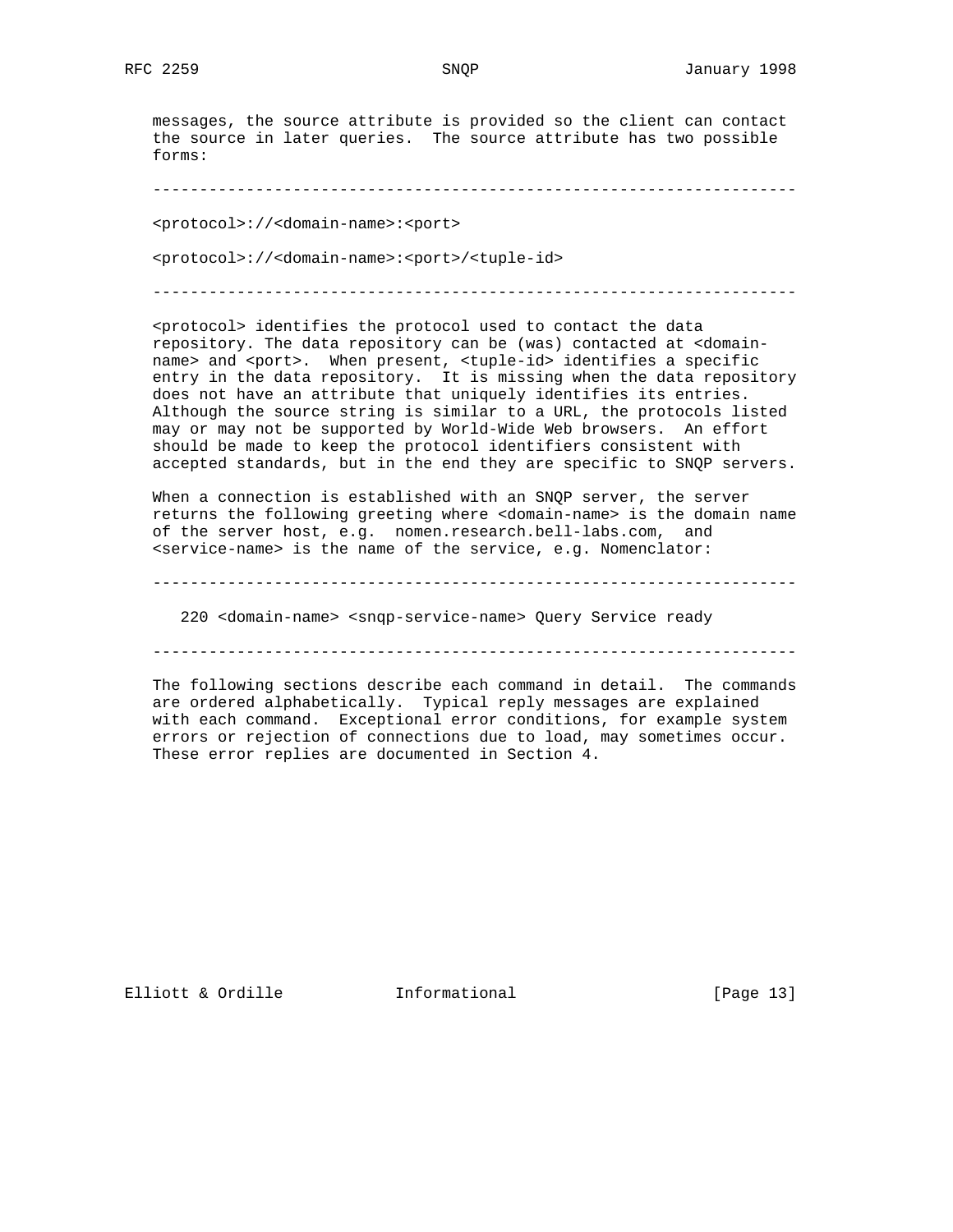3.1 Advice

---------------------------------------------------------------------

 ADVICE 214 Basic advice enabled. Query responses disabled. 514 Advice not available ADVICE <RELATION> <ATTRIBUTE> 214 Advice enabled for "<attribute>" in "<relation>" 553 Unknown relation 554 Unknown attribute 514 Advice not available for "<attribute>"

---------------------------------------------------------------------

 In all cases, advice disables query searches. When queries are submitted, advice is returned about the cost of the query or ways of constraining the query further. There are two forms of the advice command.

 The first form of command does not include an attribute name. When an SQL query is processed, the SNQP server returns a list of data repositories that it will contact. It also returns a list of attributes that may constrain the query further. The specific values of the attributes will determine whether the query is constrained further. If advice is not available from the server, an error is returned.

 The second form of advice includes the name of a relation and the name of an attribute in that relation. SQL queries return a list of possible values for the attribute. The list may be complete, or may only include values that are known to constrain the search. This distinction is described further in the query command. If advice is not available on the attribute or the relation or attribute is unknown, an error is returned. When advice is not available on an attribute, basic advice and advice on other attributes may be available.

 Basic advice and advice for one or more attributes can be enabled simultaneously. They are not mutually exclusive.

 The advice command is useful to application programs which present lists of alternatives to the user. A query-form program can enable advice for an attribute, submit an empty query, and obtain the list of options for the attribute. The list will indicate whether it is a full list of all values for the attribute, or a constraint list of

Elliott & Ordille **Informational** [Page 14]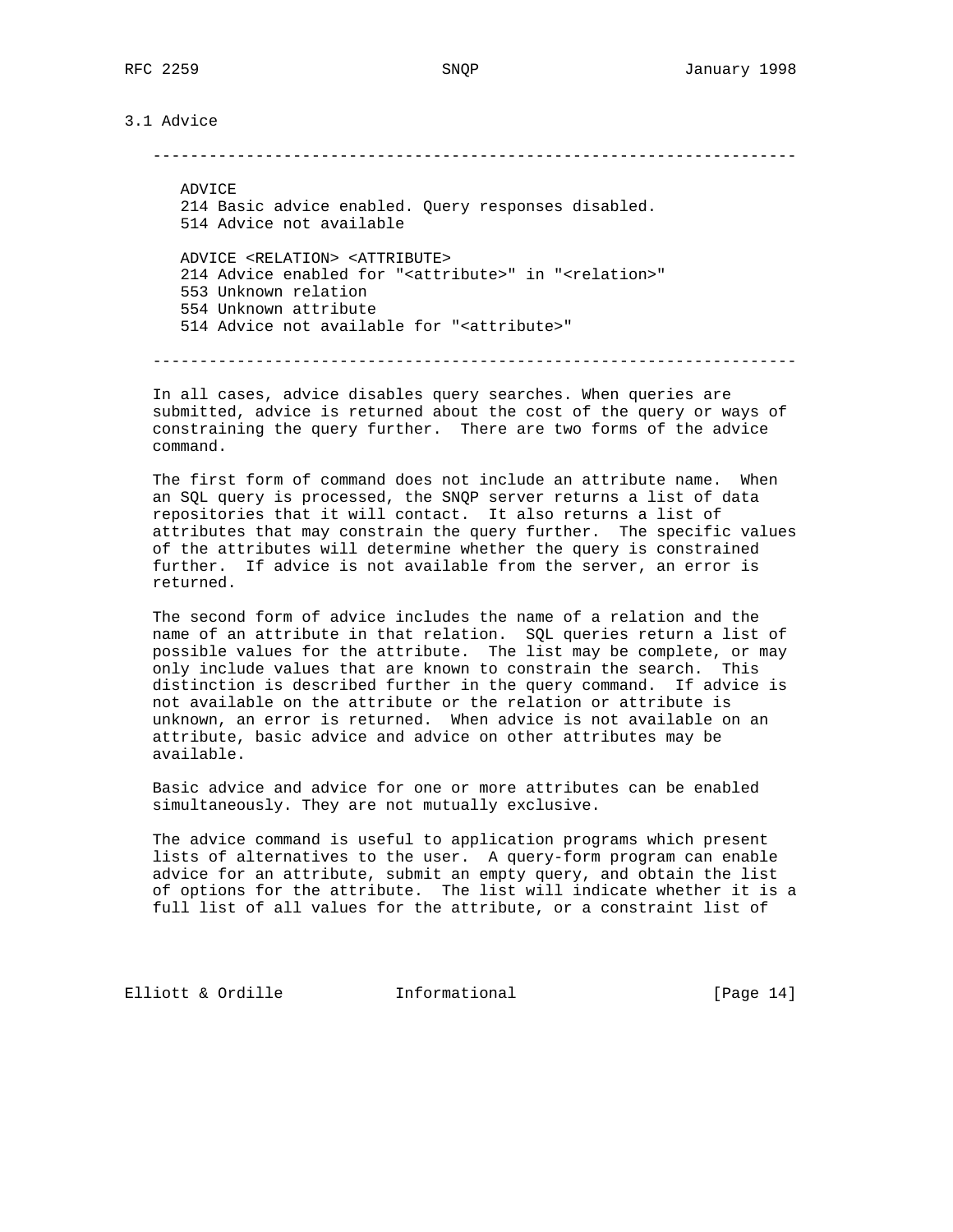only those values known to constrain queries. The program can use full lists to create a selection menu on its query form. A program can also enable basic advice, submit the query, and then ask the user to select the data repositories to search from the resulting list.

### 3.2 Attributes

---------------------------------------------------------------------

 ATTRIBUTES <RELATION> <TIME> 212-There are <n> attributes in relation "<RELATION>": 212-<Attribute-name> 212-<Attribute-name> 212 Current through <TIME> 553 Unknown relation. Current through <TIME>.

556 T-bounds not supported

---------------------------------------------------------------------

 The attributes command lists the attributes defined for the given relation. Since characteristics of relations may be defined outside the SNQP server and cached there, the user may ask for an answer that is more recent than <TIME>. The SNQP server will endeavor to provide this information. The first line of the reply notes the number of attributes <n>. Subsequent lines list the attribute names. The information in the response is current through the time returned, but may have changed after that time. Accepting requests to improve a t-bound and indicating the t-bound of the result are optional for SNQP servers.

 If the relation is unknown, an error is returned. If <TIME> is submitted when t-bounds are not supported, an error is returned.

## 3.3 Compare

---------------------------------------------------------------------

 COMPARE <COMPARISON-TYPE> 213 Performing <COMPARISON-TYPE> comparisons

555 Unknown comparison type

---------------------------------------------------------------------

 The compare command lists the type of equality comparison performed for SQL queries. The compare command can be followed by a comparison type to set the type. Reply 555 is returned if the comparison type

Elliott & Ordille **Informational** [Page 15]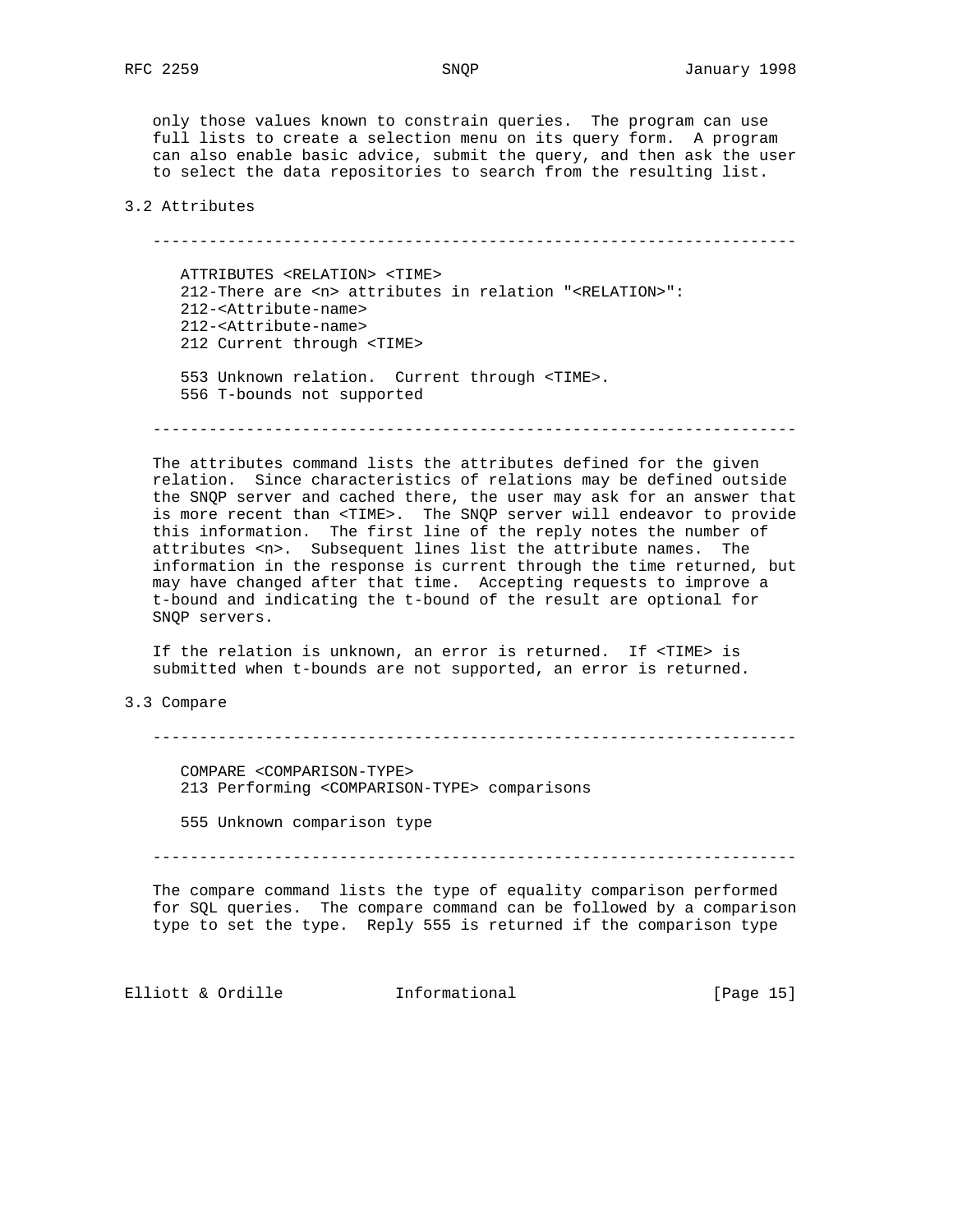is unknown or unsupported. "Default" and "CCSO" are defined comparison types. The default equality comparison is exact string matching. The query string may include "\*" wildcards which match any substring within the response string. The CCSO equality comparison matches words within strings. Each word in the query string for an attribute must appear in some order in the response string. Words are delimited by blank, comma, colon, semi-colon, tab, and newline. The wildcard "\*" matches any substring within a word. Both string and word comparisons are case insensitive.

#### 3.4 Help

 --------------------------------------------------------------------- HELP 210-The following commands are available: 210-<comma-separated-command-list> 210 <comma-separated-command-list> HELP <COMMAND> 210-<explanation of <COMMAND>> 210 <explanation of <COMMAND>> 500 Sorry, no help available for "<COMMAND>" ---------------------------------------------------------------------

 The help command returns the list of available commands. If some commands are not supported, for example advice, they should not be listed. Use of unsupported commands should still return an informative error message. Help can be followed by a command name for information on that command. If no help is available for a command or the command does not exist, Reply 500 is returned.

### 3.5 Imagui

---------------------------------------------------------------------

 IMAGUI 215 GUI responses enabled

---------------------------------------------------------------------

 The imagui command informs the server that the client is a graphical user interface (GUI). The client requests more comprehensive, program-oriented errors and progress reports. It replies that GUI responses are enabled. See Section 4 for more information on GUI responses.

Elliott & Ordille **Informational** [Page 16]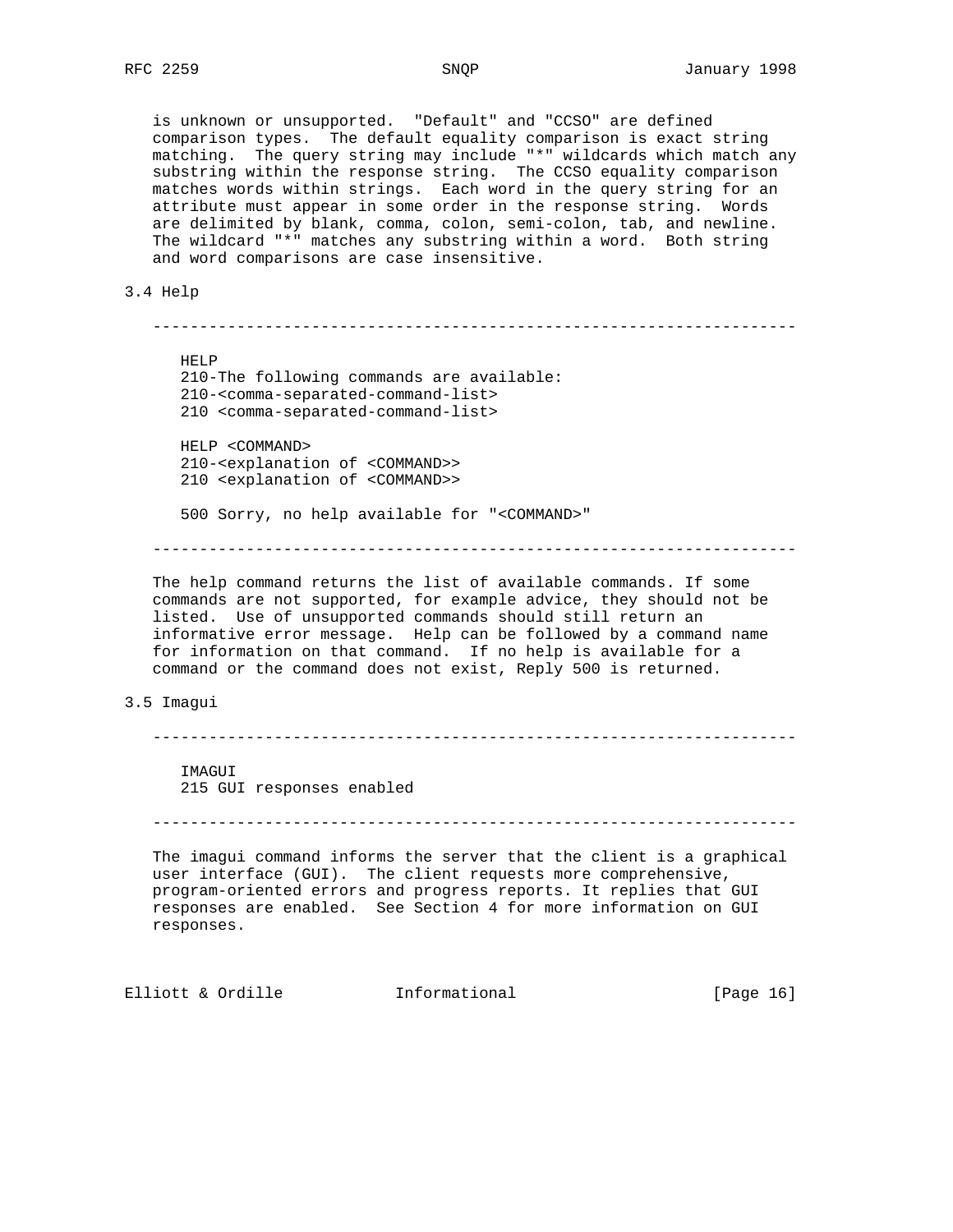3.6 Next --------------------------------------------------------------------- NEXT 353 Starting next query. Any pending responses discarded. 450 No query in progress --------------------------------------------------------------------- The next command stops processing of the current SQL query. It starts the next SQL query in the block submitted with the last query command. If none remain, the query command is completed. An error is returned if no query is in progress. 3.7 Noadvice --------------------------------------------------------------------- NOADVICE 216 Query responses enabled. Advice disabled. --------------------------------------------------------------------- The noadvice command disables advice for query commands. It activates query searches, so queries will return responses. See the advice command for more information. 3.8 Noimagui --------------------------------------------------------------------- NOIMAGUI 215 GUI responses disabled --------------------------------------------------------------------- The noimagui command disables detailed messages to a graphical user interface program. It replies that GUI responses are disabled. See Section 4 for more information on GUI responses. 3.9 Query The query command behaves differently depending on whether responses or advice are enabled. We first describe the submission of a query and the possible immediate error responses. We then describe the Elliott & Ordille **Informational** [Page 17]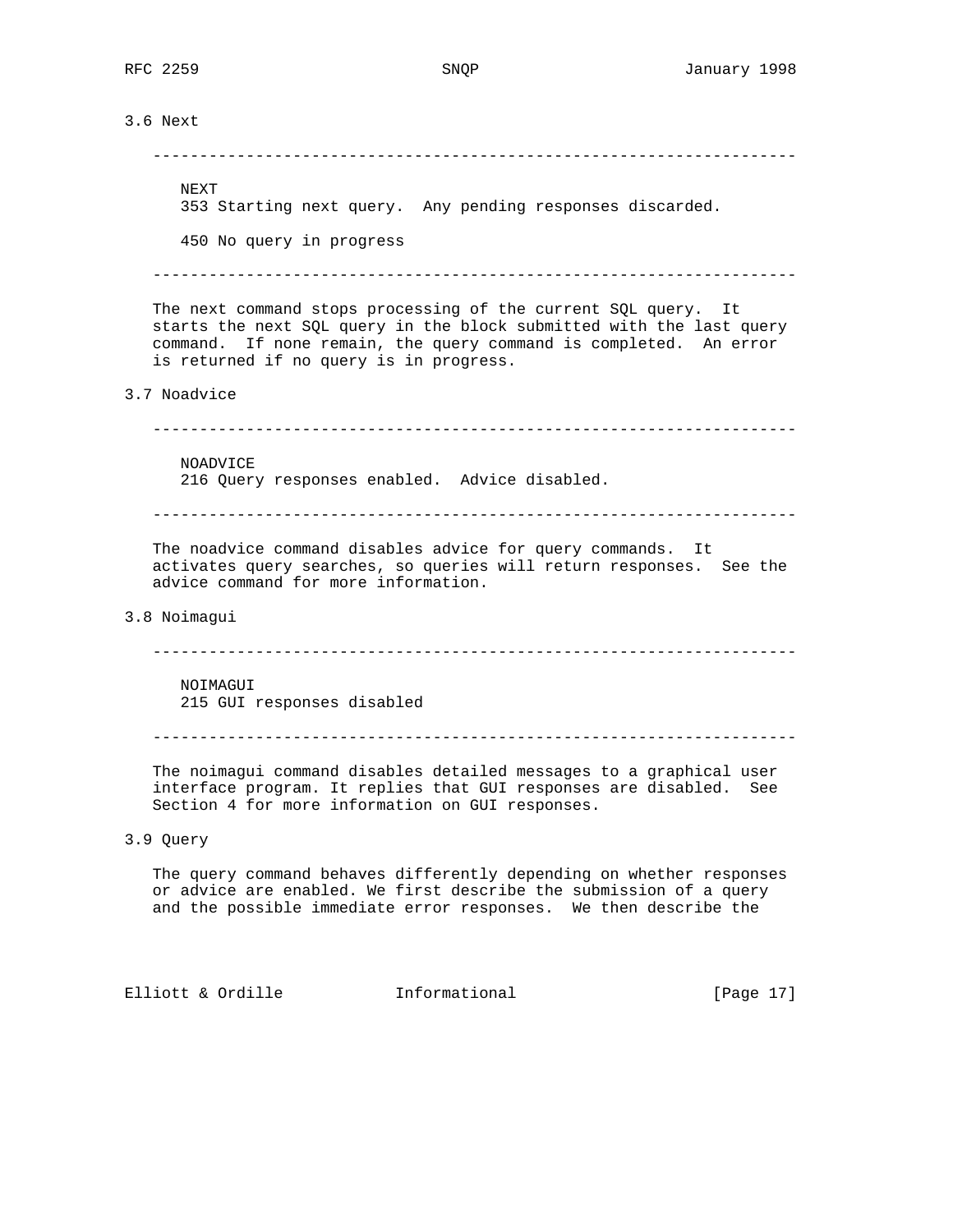possible replies to the query command when responses are enabled. We finish by describing the possible replies to the query command when advice is enabled.

---------------------------------------------------------------------

 QUERY <TIME> 350 Send query text, end with . 450 Query already in progress 552 Query blocks are limited to one SQL query 556 T-bounds not supported

---------------------------------------------------------------------

 The query command submits a block of SQL queries to the SNQP server. Each SQL query must be terminated with a semi-colon, and the entire block is terminated with a line containing a single period. Special characters in query string constants can be included using the C language conventions, e.g. "\n" is the newline character.

 Since a variety of cached information can be used in processing the SQL queries, the user may ask for answers that are more recent than <TIME>. The SNQP server will endeavor to provide this information. Accepting requests to improve a t-bound is optional for SNQP servers.

 If a query command is already in process, the entire block is refused. If multiple SQL queries are submitted in one block to a server that does not support multi-query blocks, an error is returned. If <TIME> is submitted when t-bounds are not supported, an error is returned.

---------------------------------------------------------------------

 351 Partial response follows ended with . 352 Beginning next query. Previous query current through <TIME>. 250 All queries processed. Current through <TIME>. 653 <Communications err> with <location> <location description> 660 <Error> from <location> <location description> 700 <SQL query parsing error> 750 <SQL query semantic error> 761 <Requirements Error> for <location> <location description>

---------------------------------------------------------------------

Elliott & Ordille **Informational** [Page 18]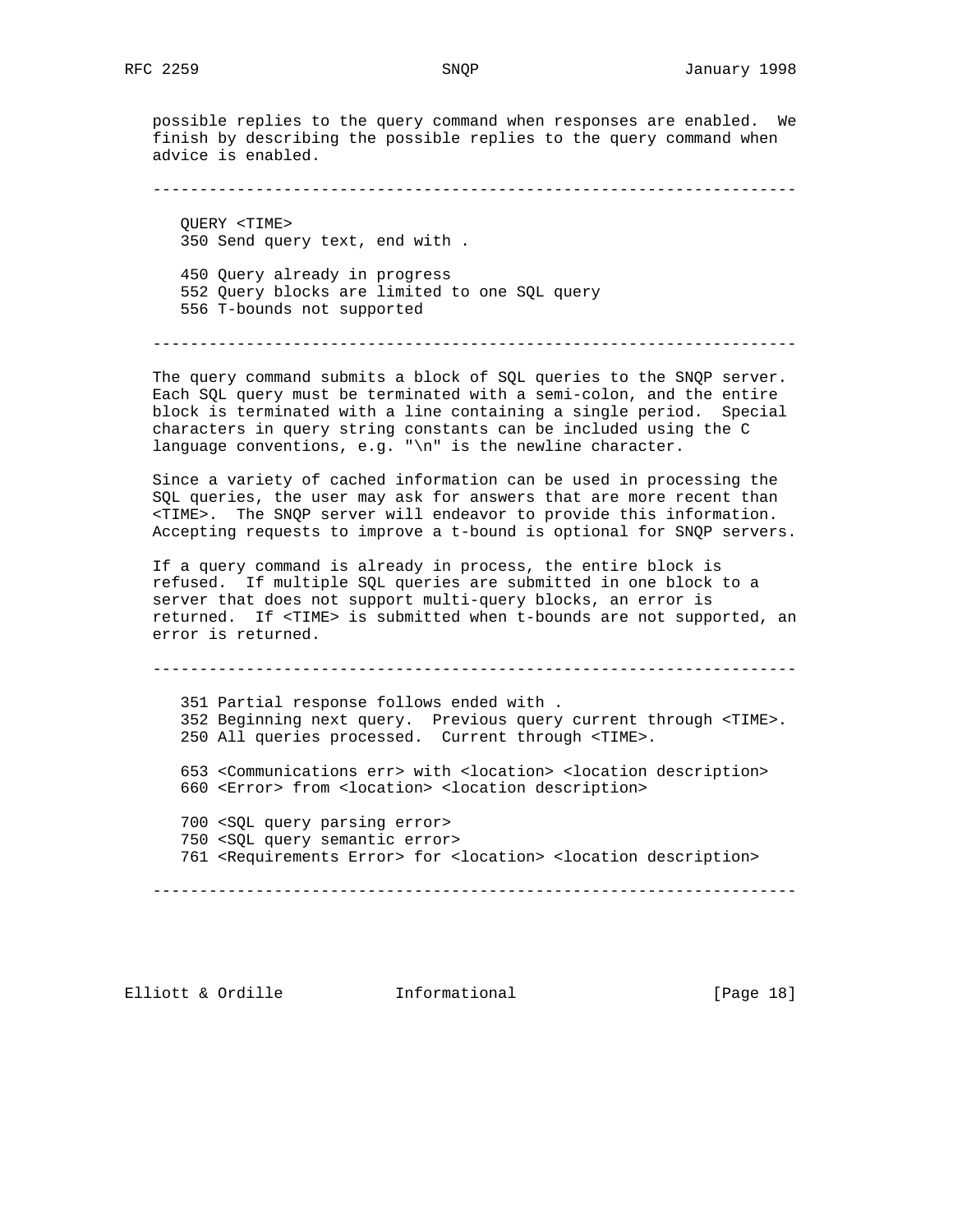Responses are returned in blocks as they arrive from data repositories. Reply 351 begins a response block. Response blocks are terminated with periods. Tuples are sent within the block as a list of attribute name and value pairs:

---------------------------------------------------------------------

 <attribute-name>: <attribute-value> : <attribute-value>

---------------------------------------------------------------------

 Only the first line of a multi-line attribute returns the <attribute-name>. Successive tuples are separated with blank lines. Attributes with null or blank values are suppressed at the option of the SNQP server.

 In between response blocks, error replies can be reported. Replies 653, 660 and 761 are examples of such errors. Reply 653 reports a communication error with the data repository identified by the source location and described by the associated string. Reply 660 reports an error returned by a data repository. Reply 761 reports a known requirement of the data repository that the query failed to satisfy. Reply 761 reflects comparison of the query with known characteristics of the data repository by the SNQP server. For example, some data repositories refuse queries that do not contain a specific subset of attributes in the relation. Other replies are possible. It is best to check the the type and severity of the reply against the theory of reply codes in Section 4.

When an SQL query in a block is successfully completed, the SNQP server sends Reply 352 to indicate that the next query is being started. Reply 352 reports the t-bound of the previous query if it is available. Reply 352 is sent even if the previous query terminated due to permanent errors. The one exception is that permanent errors generated by the next or stop command supersede Reply 352.

 When all SQL queries are complete, the SNQP server sends Reply 250 to indicate that all queries have been processed. A query block containing one query that has no responses will only return Reply 250. Reply 250 reports the t-bound of the last SQL query in the block if it is available. Reply 250 is sent even if the last query in the block terminated due to permanent errors. The one exception is that permanent errors generated by the stop command supersede Reply 352.

Elliott & Ordille **Informational** [Page 19]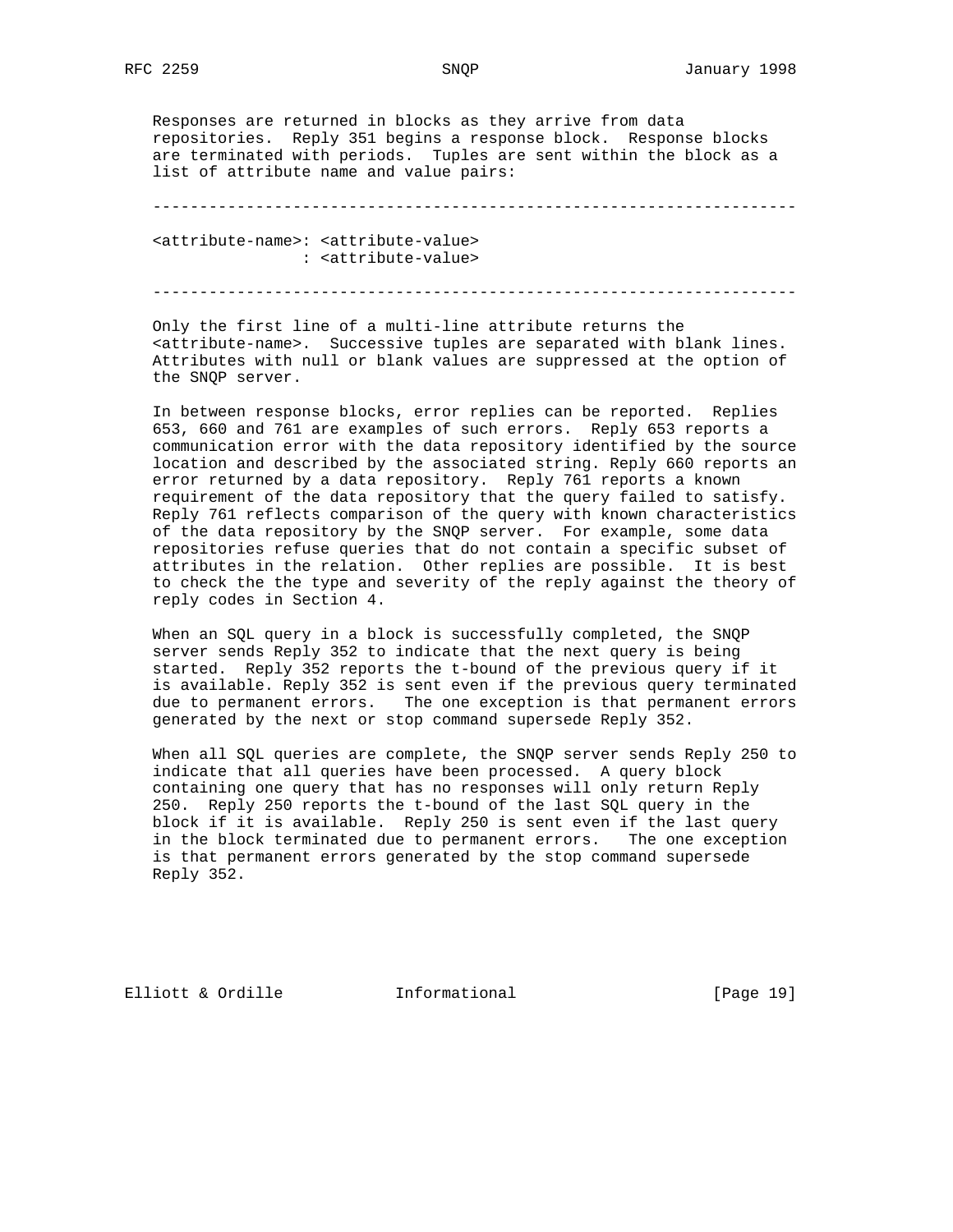Note that this command follows the convention that "intermediate" reply codes, as defined in Section 4, are used until the SQL query is complete. Final query completion error codes abort the processing of the SQL query. Examples of these errors include parsing errors (Reply 700) and semantic errors (Reply 750) in the SQL query. The SNQP server will attempt to continue with the next query if possible. The block of queries will be terminated with Reply 250 or 251 (from the stop command) to indicate that another query will be accepted. Indicating the t-bound of a query response is optional for SNQP servers.

---------------------------------------------------------------------

 354-The query will contact <n> data repositories, ended with . <location> <location-description>

 355-There are <n> attributes that may constrain the query, ended with . <attribute-name>

 356-There are <n> possible values for "<attribute>", ended with . <attribute-value>

 357-There are <n> constraining values for "<attribute>", ended with . 357-<attribute-value> 357 <attribute-value>

 352 Beginning next query. Previous query current through <TIME>. 250 All queries processed. Current through <TIME>.

 700 <SQL query parsing error> 750 <SQL query semantic error>

---------------------------------------------------------------------

 Different kinds of advice are returned in different blocks. Basic advice about the number, n, of data repositories that will be searched is returned with Reply 354. Subsequent lines list location and location description for the data repositories that will be searched. The data repository locations can be supplied to the SNQP server using the "source" attribute. Each location is followed by a blank and a descriptive phrase for the data repository.

 Basic advice about the attributes that may constrain the query is returned with reply code 355. The first line of the reply includes the number, n, of attributes. Subsequent lines list the names of the attributes. The specific values of the attribute will determine whether the query is constrained further.

Elliott & Ordille **Informational** [Page 20]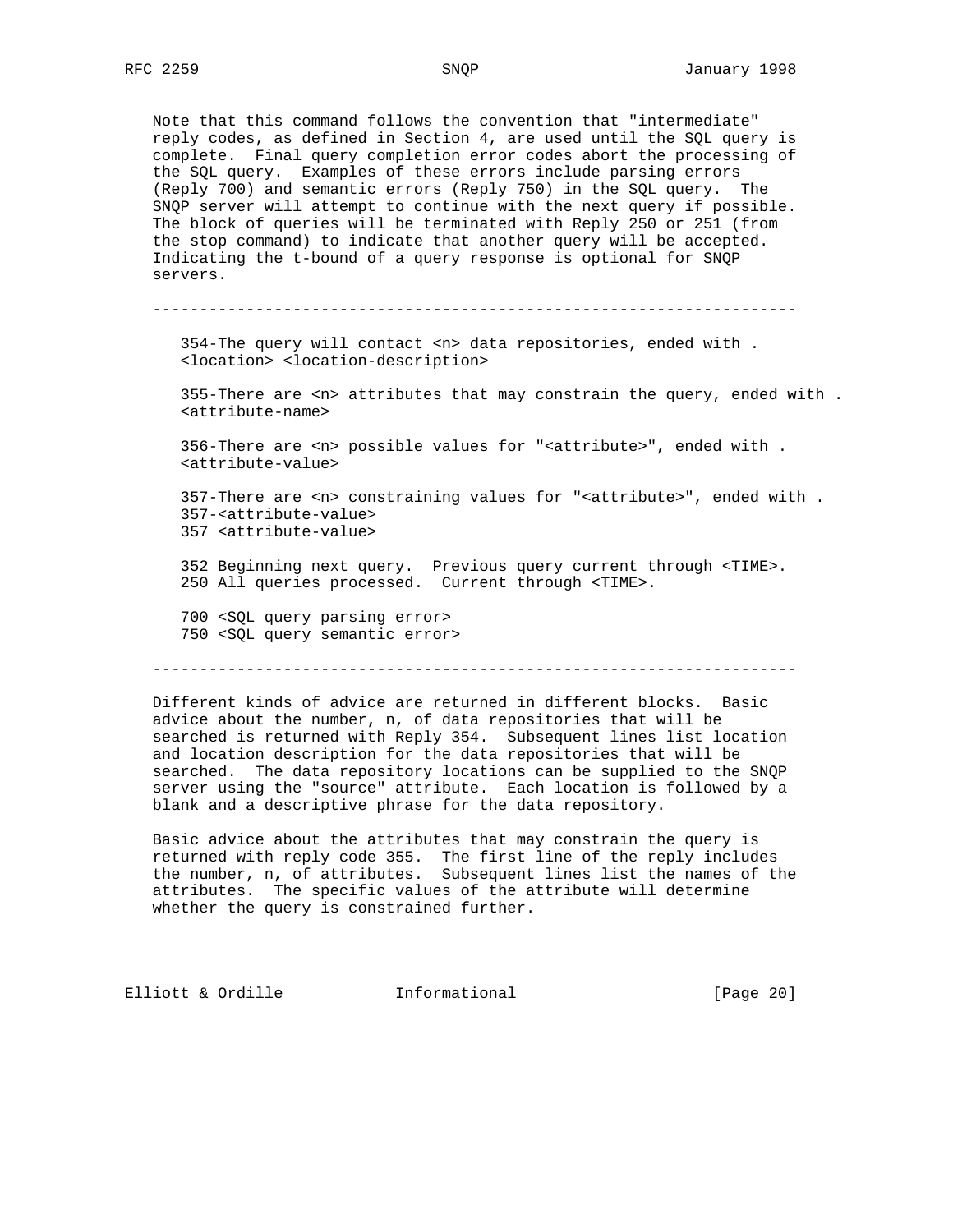Advice for a particular attribute has two forms. First, the advice may list the n possible values for the attribute in reply 356. The list is complete; no other values for the attribute exist within the context of the query. Second, the advice may list the n values for the attribute that are known to constrain the query. The list is incomplete; other values of the attribute may exist within the context of the query.

 When advice for an SQL query in a block is successfully completed, the SNQP server sends reply 352 to indicate that the next query is being started. Reply 352 reports the t-bound of the advice for the previous query if it is available. Reply 352 is sent even if the previous query terminated due to permanent errors. The one exception is that permanent errors generated by the next or stop command supersede Reply 352.

 When all SQL queries are complete, the SNQP server sends Reply 250 to indicate that all queries have been processed. Reply 250 reports the t-bound of the last SQL query in the block if it is available. Reply 250 is sent even if the last query in the block terminated due to permanent errors. The one exception is that permanent errors generated by the stop command supersede Reply 352.

 Final query completion error codes abort the processing of the SQL query. Examples of these errors include parsing errors and semantic errors in the SQL query. The SNQP server will attempt to continue with the next query if possible. The block of queries will be terminated with Reply 250 or 251 (from the stop command) to indicate that another query will be accepted. Indicating the t-bound of advice is optional for SNQP servers.

3.10 Relations

---------------------------------------------------------------------

 RELATIONS <TIME> 211-There are <n> relations defined: 211-<Relation-name> 211-<Relation-name> 211 Current through <TIME>.

556 T-bounds not supported

---------------------------------------------------------------------

 The relations command lists the currently available relation names. Since characteristics of relations can be cached, the user may ask for an answer that is more recent than <TIME>. The SNQP server will

Elliott & Ordille **Informational** [Page 21]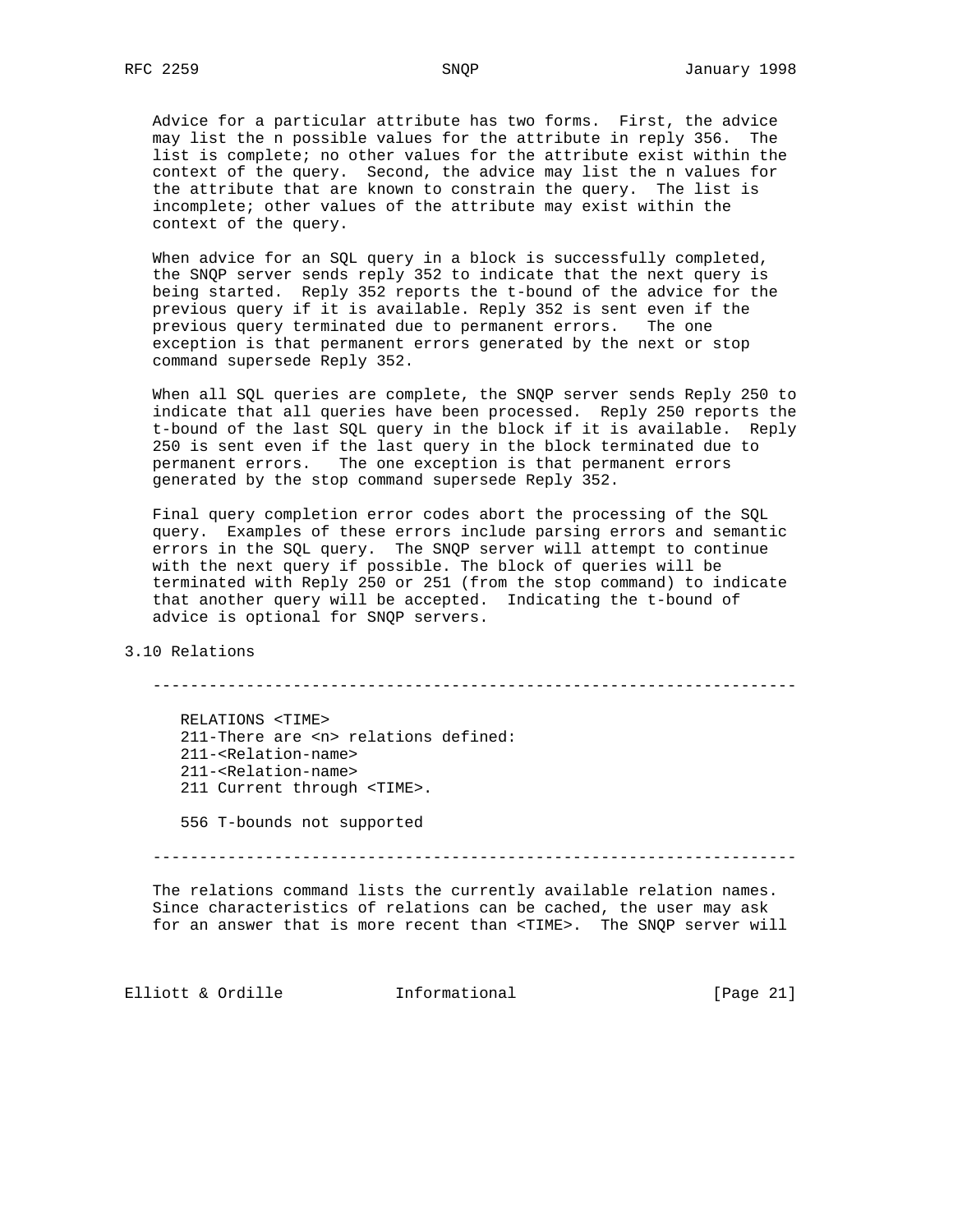endeavor to provide this information. The first line of the reply notes the number of relations <n>. Subsequent lines list the relation names. The information in the response is current through the time returned, but may have changed after that time. Accepting requests to improve a t-bound and indicating the t-bound of the result are optional for SNQP servers. If <TIME> is submitted when t-bounds are not supported, an error is returned. 3.11 Stop --------------------------------------------------------------------- STOP 251 All pending queries and responses discarded 450 No query in progress --------------------------------------------------------------------- The stop command ends processing of the current SQL query, and cancels any that may have followed it in the last query command. An error is returned if no queries are in progress. 3.12 Quit --------------------------------------------------------------------- **OUTT**  221 <domain-name> closing transmission channel --------------------------------------------------------------------- The quit command ends the session. It closes the TCP connection after signing off with the domain name of the SNQP server.

4. Replies

 Most SNQP replies are short. They have a rely code followed by a continuation character and reply text. If the continuation character is blank, the reply is complete. If the continuation character is a dash ("-"), the reply continues on the next line. Text within the reply can vary, but the reply code remains the same. A two line reply example is given below:

Elliott & Ordille **Informational** [Page 22]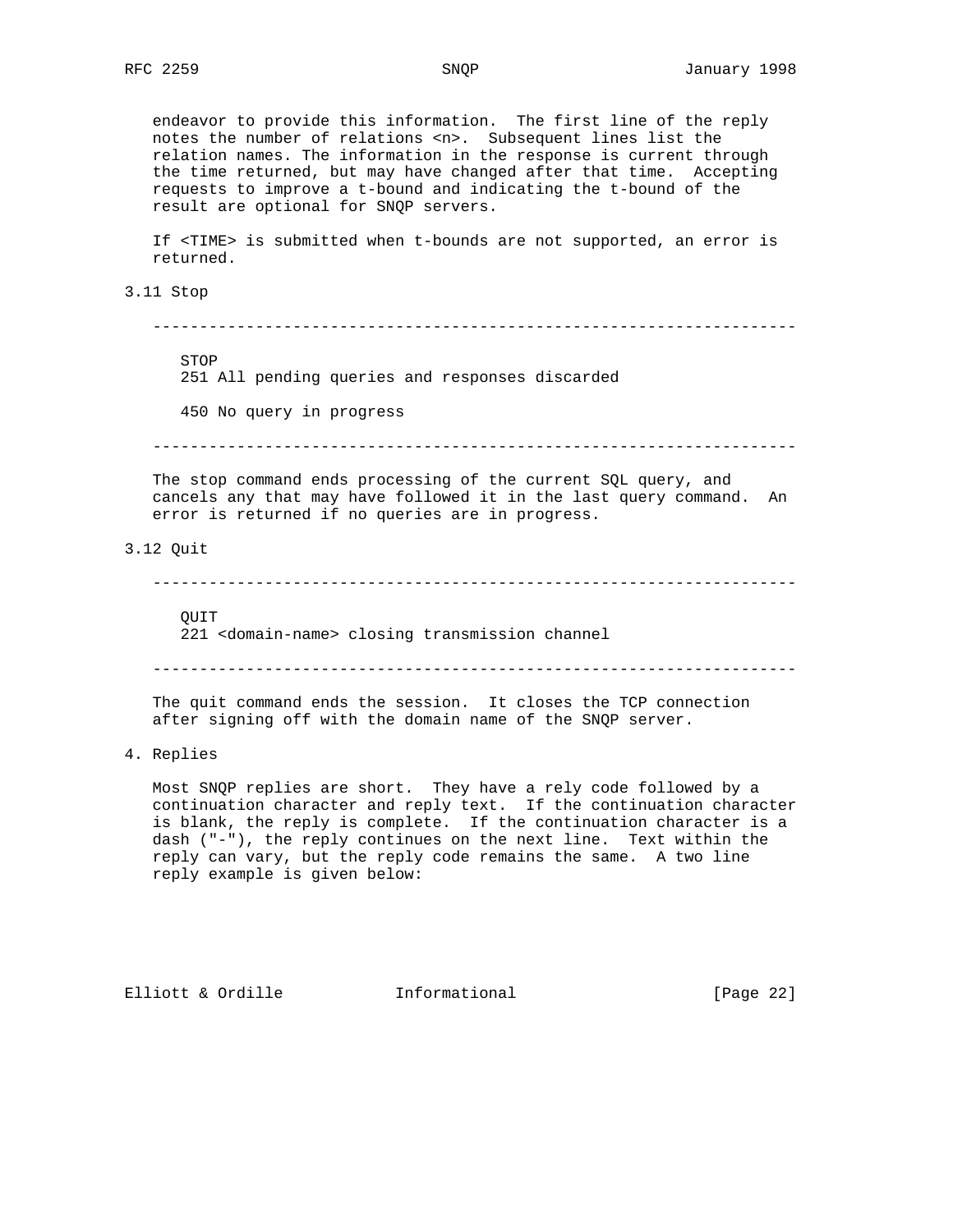---------------------------------------------------------------------

 nnn-Message1 nnn Message2

---------------------------------------------------------------------

 In some cases commands or replies may be long, so these commands/replies use the '.'-terminated block structure that is used for message bodies in SMTP. Blocks are comprised of lines of text that constitute the command/reply. Blocks are terminated with a period on a line by itself.

 The theory of reply codes explained for SMTP in RFC-821 is used here. Table 2 defines the reply code structure. Reply codes are three digits, xyz. The x digit indicates the command status. The y digit indicates the component of the system that generated the reply. The z digit allows for further distinctions within replies from the same component.

 --------------------------------------------------------------------- Code Interpretation --------------------------------------------------------------------- 1yz Positive preliminary reply (not used in SNQP) 2yz Positive completion reply 3yz Positive intermediate reply 4yz Transient negative completion reply 5yz Permanent negative completion reply 6yx Transient negative intermediate reply 7yx Permanent negative intermediate reply x0z Syntax or semantic problem x1z Informational reply x2z Related to transmission channel x3z Formatted (location coded) report for GUI x4z Status message to be displayed by GUI x5z Related to query resolver x6z Related to data repository x9z Component generating the error is unknown or suspect

Table 2: Reply Code Structure

---------------------------------------------------------------------

Elliott & Ordille **Informational** [Page 23]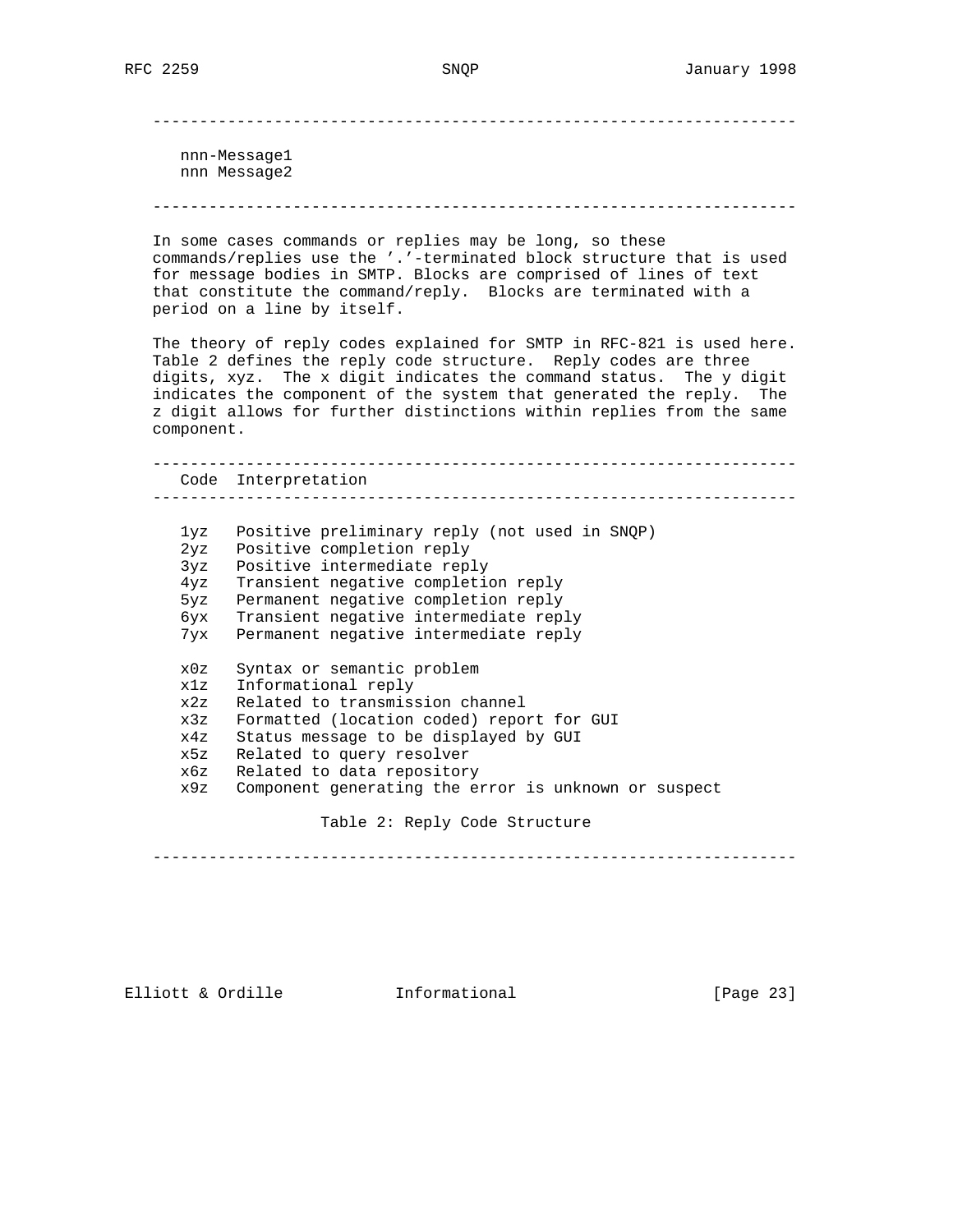The GUI-related reply codes are only used if the server has been informed that it is communicating with a graphical user interface, via the imagui command. For such codes in the x3z space, digit "z" takes on the role of digit "y" in other codes. I.e. 735 are permanent negative intermediate replies about the query resolver. Table 3a and Table 3b list the defined regular (non-GUI) reply codes. Text messages for the reply codes may vary. The codes are sorted numerically. --------------------------------------------------------------------- 210-The following commands are available: 211-There are <n> relations defined: 212-There are <n> attributes in relation "<relation>": 213 Performing <comparison-type> type equality comparisons 214 Basic advice enabled. Query responses disabled. 214 Advice enabled for "<attribute>" in "<relation>" 215 GUI responses enabled 215 GUI responses disabled 216 Query responses enabled. Advice disabled. 220 <domain-name> <snqp-service-name> Query Service ready 221 <domain-name> closing transmission channel 250 All queries processed 250 All queries processed. Current through <time>. 251 All pending queries and responses discarded 340 Searching <n> data repositories 350 Send the query text, end with . 351 Partial response follows, ended with . 352 Beginning next query in batch 352 Beginning next query in batch. Previous current through <time>. 353 Starting next query. Any pending responses discarded. 354 The query will contact <n> data repositories, ended with . 355 There are <n> attributes that may constrain the query, ended with . 356 There are <n> possible values for attribute "<attribute>": 357 There are <n> constraining values for attribute "<attribute>": 420 Too many connections in progress. Try later. 421 Error in communicating with <snqp-service-name> 450 No query in progress 451 Cancel ignored Table 3a: Reply Codes ---------------------------------------------------------------------

Elliott & Ordille **Informational** [Page 24]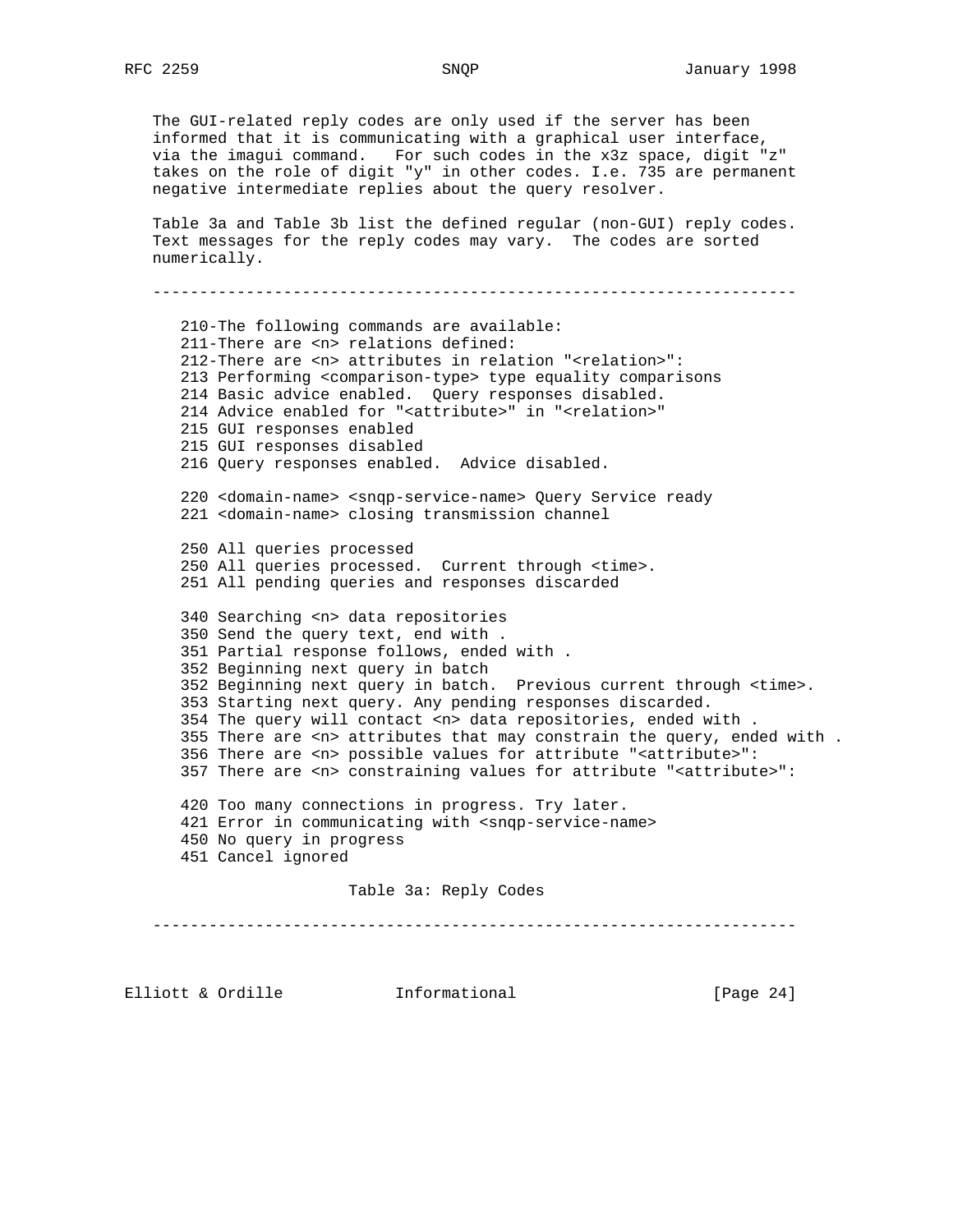--------------------------------------------------------------------- 450 Query already in progress 490 Internal error: Invalid query reference number 491 System error: <error number or message> 492 Internal error: Out of client table space 499 <snqp-service-name> shutting down 500 Sorry, no help is available for "<command>" 501 Unknown command 502 Too many arguments for this command 502 Not enough arguments for this command 514 Advice not available 514 Advice not available on <attribute> 552 Query blocks are limited to one SQL query 553 Unknown relation 553 Unknown relation. Current through <TIME>. 554 Unknown attribute 555 Unknown comparison type 556 T-bounds not supported 557 Will not list more than <n> data repositories 557 Will not list more than <n> attribute values 557 Will not list more than <n> responses 557 Too many data repositories to list 557 Too many attribute values to list 557 Too many responses to list 557 Too many data repositories to search 651 <Error message from query resolver> 653 <Communications error> with <location> <location description> 660 <Error> from <location> <location description> 700 <SQL parse error message> 750 <SQL semantic error message> 751 <Error message from query resolver> 761 <Requirements error> for <location> <location description> 790 Internal error: <fatal error from SNQP server> Table 3b: Reply Codes (Continued)

---------------------------------------------------------------------

Elliott & Ordille **Informational** [Page 25]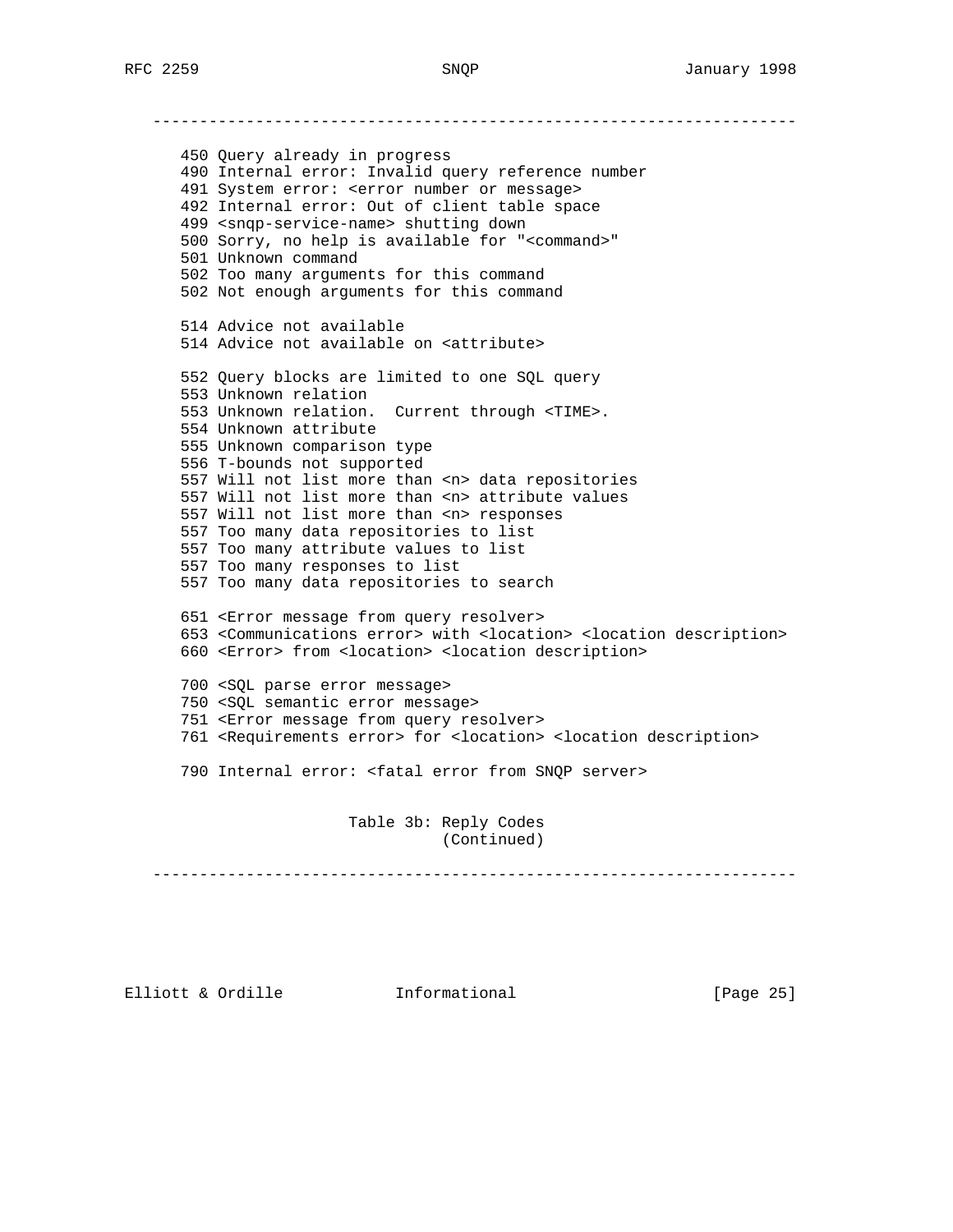Table 4 lists the defined GUI reply codes. Text messages for the reply codes may vary. The codes are sorted numerically. An explanation of the codes follows the table.

---------------------------------------------------------------------

 331 nnnnnnn! <message> 331 nnnnnnn.mmmmmm <message> 331 nnnnnnn-mmmmmm <message> 730 nnnnnnnammmmmm e <parse error message> 735 nnnnnnnammmmmm e <semantic error message> 340 <status>

Table 4: GUI Reply Codes

---------------------------------------------------------------------

 In Table 4, nnnnnnn is the line number in a query block, and mmmmmm is the column in the line. Both numbers begin counting with 1. The exclamation point response directs the program to list information after line n. The period response directs the program to break line n at column m. The hyphen response directs the program to flag line n at column m. Replies 730 and 735 direct the GUI to indicate the parsing or semantic error at line n, column m. Response 340 provides status information that can be displayed immediately in the GUI's status line. A sample status message is one that indicates which data repository is being contacted.

5. Protocol Requirements

 SQL queries may often have more functionality then a server supports or an application demands. Moreover, query blocks larger than one SQL query, advice on query costs, some types of comparison operations or t-bounds need not be supported by a particular server. SNQP defines a minimal subset of functionality for a working SNQP protocol. Functionality beyond this subset is optional. Servers that do not support optional functionality must return replies that indicate this to the user.

Table 5 lists the minimum functionality for an SNQP server.

Elliott & Ordille **Informational** [Page 26]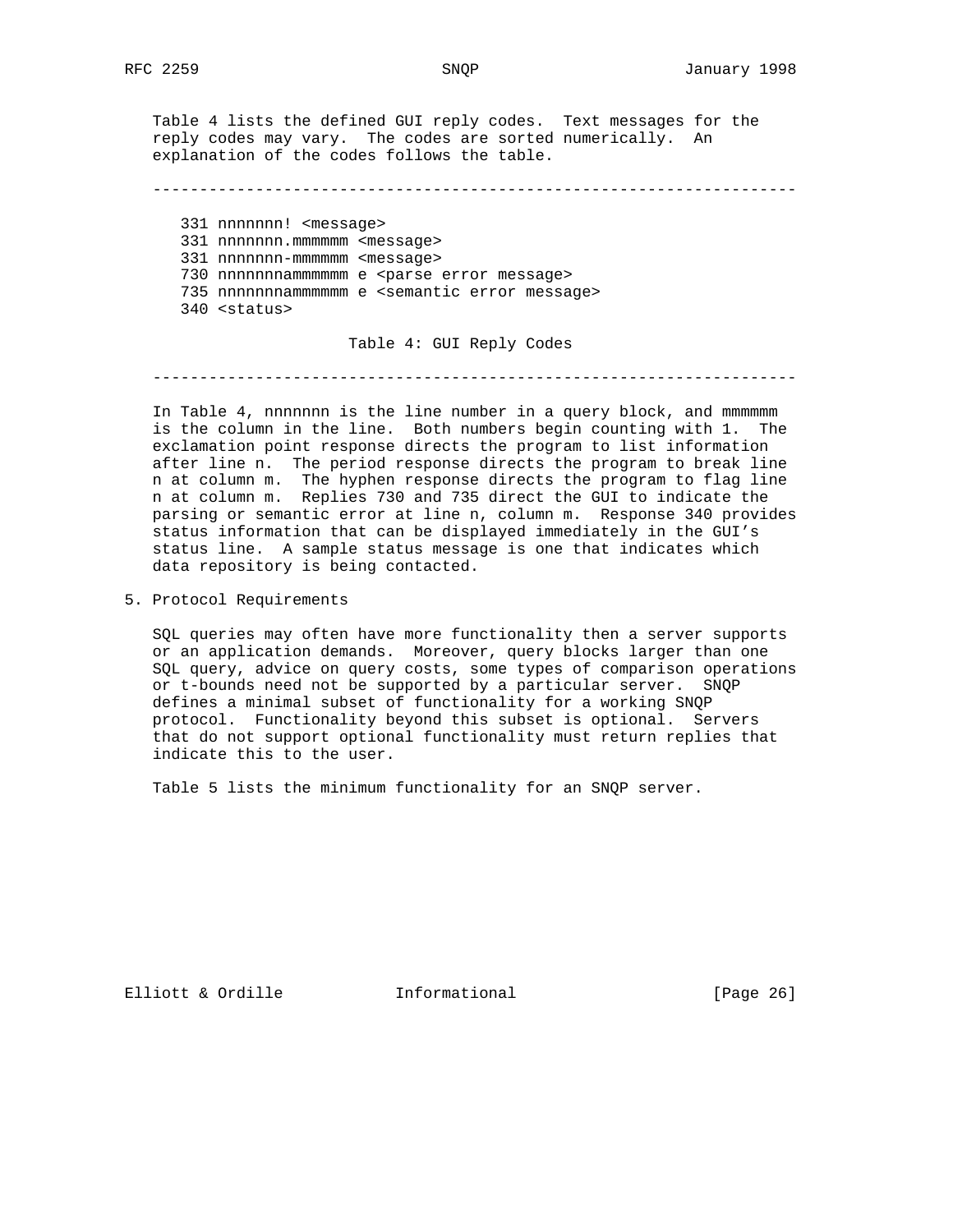|            | Command Limitations                                                                  |
|------------|--------------------------------------------------------------------------------------|
| advice     | Not supported.                                                                       |
| attributes | List the attributes for a relation.                                                  |
| compare    | List type of comparison operation. At least                                          |
|            | one of CCSO and default comparison types must                                        |
|            | be supported. Wildcards in SQL query strings                                         |
|            | can be rejected by the query command with an<br>appropriate semantic error message.  |
| help       | Explain the available SNOP commands.                                                 |
| imagui     | Not supported.                                                                       |
| next       | Not supported.                                                                       |
| noadvice   | Supported, but has no effect since advice                                            |
|            | is not supported.                                                                    |
| noimaqui   | Supported, but has no effect since imagui                                            |
|            | is not supported.                                                                    |
| query      | Submit a block containing one SQL query statement.                                   |
|            | The minimum supported SQL query statement is                                         |
|            | a selection query that performs equality<br>comparisons between attribute values and |
|            | constant strings. Conjunctions of such comparisons                                   |
|            | are supported. The minimum SQL query does not allow                                  |
|            | projections, but returns all the attributes                                          |
|            | for matching tuples.                                                                 |
| relations  | List the relations available through the SNQP                                        |
|            | server.                                                                              |
| stop       | End processing of current query.                                                     |
| quit       | Terminate the query session.                                                         |

 Table 5: Minimum SNQP Server Requirements (Commands do not support t-bounds)

---------------------------------------------------------------------

# 6. Security Considerations

 SNQP clients and servers depend on the Domain Name Service. They are subject to all the security issues that arise in that context. This version of the SNQP protocol does not define procedures for protecting the information communicated to and from an SNQP server.

Elliott & Ordille **Informational** [Page 27]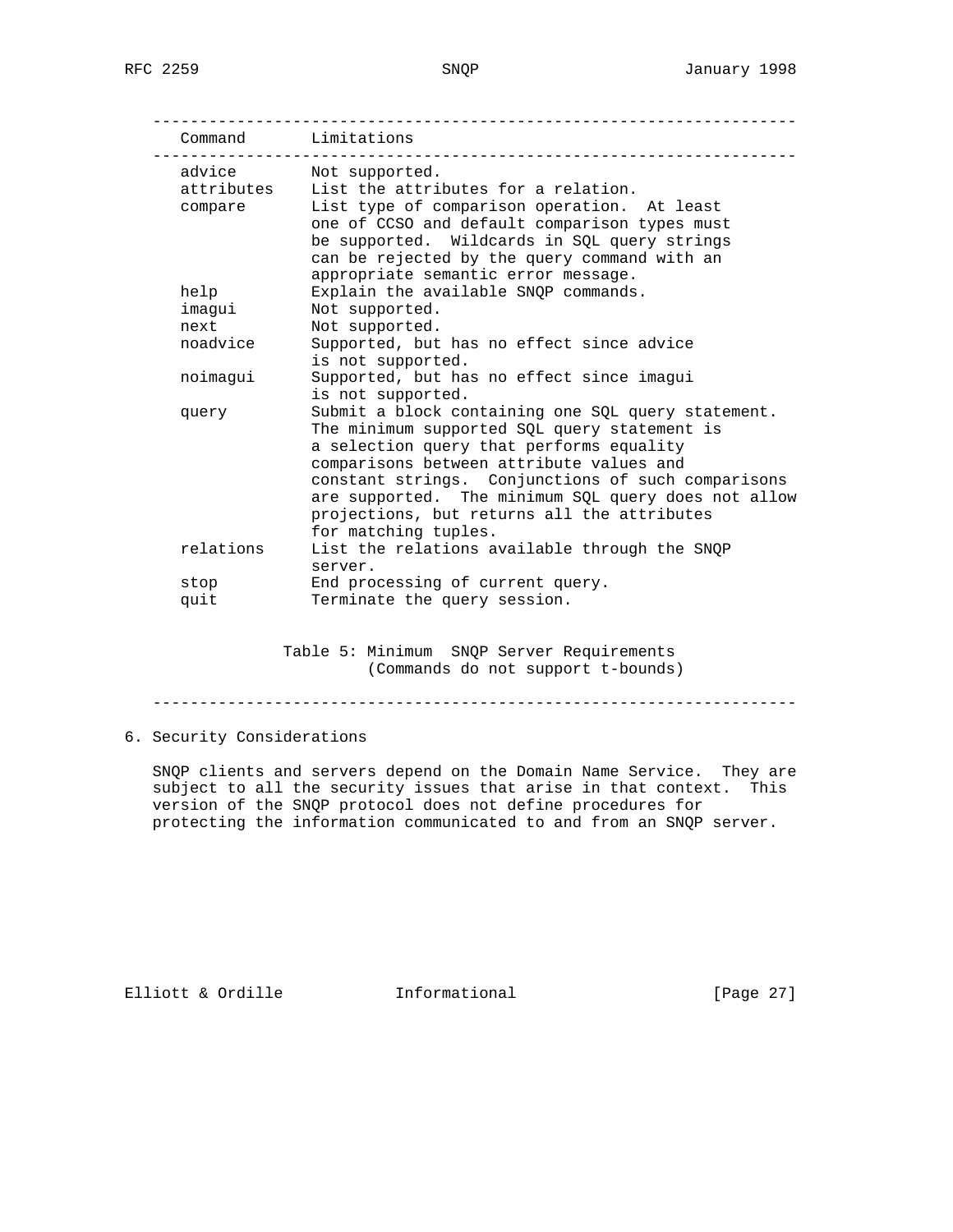### 7. References

- [1] American National Standards Institute. "SQL," ANSI Standard X3.135-1989. 1989.
- [2] H. Garcia-Molina, G. Wiederhold. "Read-Only Transactions in a Distributed Database," ACM Transactions on Database Systems 7(2), pp. 209-234. June 1982.
- [3] S. Dorner, P. Pomes. "The CCSO Nameserver: A Description," Computer and Communications Services Office Technical Report, University of Illinois, Urbana, USA. 1992. Available in the current "qi" distribution from <URL:ftp://uiarchive.cso.uiuc.edu/local/packages/ph>
- [4] J. Levine, T. Mason, D. Brown. "Parsing SQL," lex yacc, 2nd ed. O'Reilly and Associates, Inc. 1992.
- [5] Ordille, J., "The Internet Nomenclator Project", RFC 2258, January 1998.
- [6] J. Ordille. "Descriptive Name Services for Large Internets," Ph. D. Dissertation. University of Wisconsin. 1993. <URL:http://cm.bell-labs.com/cm/cs/doc/93/12-01.ps.gz>
- [7] J. Ordille, B. Miller. "Distributed Active Catalogs and Meta-Data Caching in Descriptive Name Services," Thirteenth International IEEE Conference on Distributed Computing Systems, pp. 120-129. May 1993. <URL:http://cm.bell-labs.com/cm/cs/doc/93/5-01.ps.gz>
- [8] J. Ordille. "Nomenclator Home Page." 1997. <URL:http://cm.bell-labs.com/cm/cs/what/nomenclator/>
- [9] Postel, J., "Simple Mail Transfer Protocol", STD 10, RFC 821, August 1982.
- [10 Yeong, W., Howes, T., and S. Kille. "Lightweight Directory Access Protocol", RFC 1777, March 1995.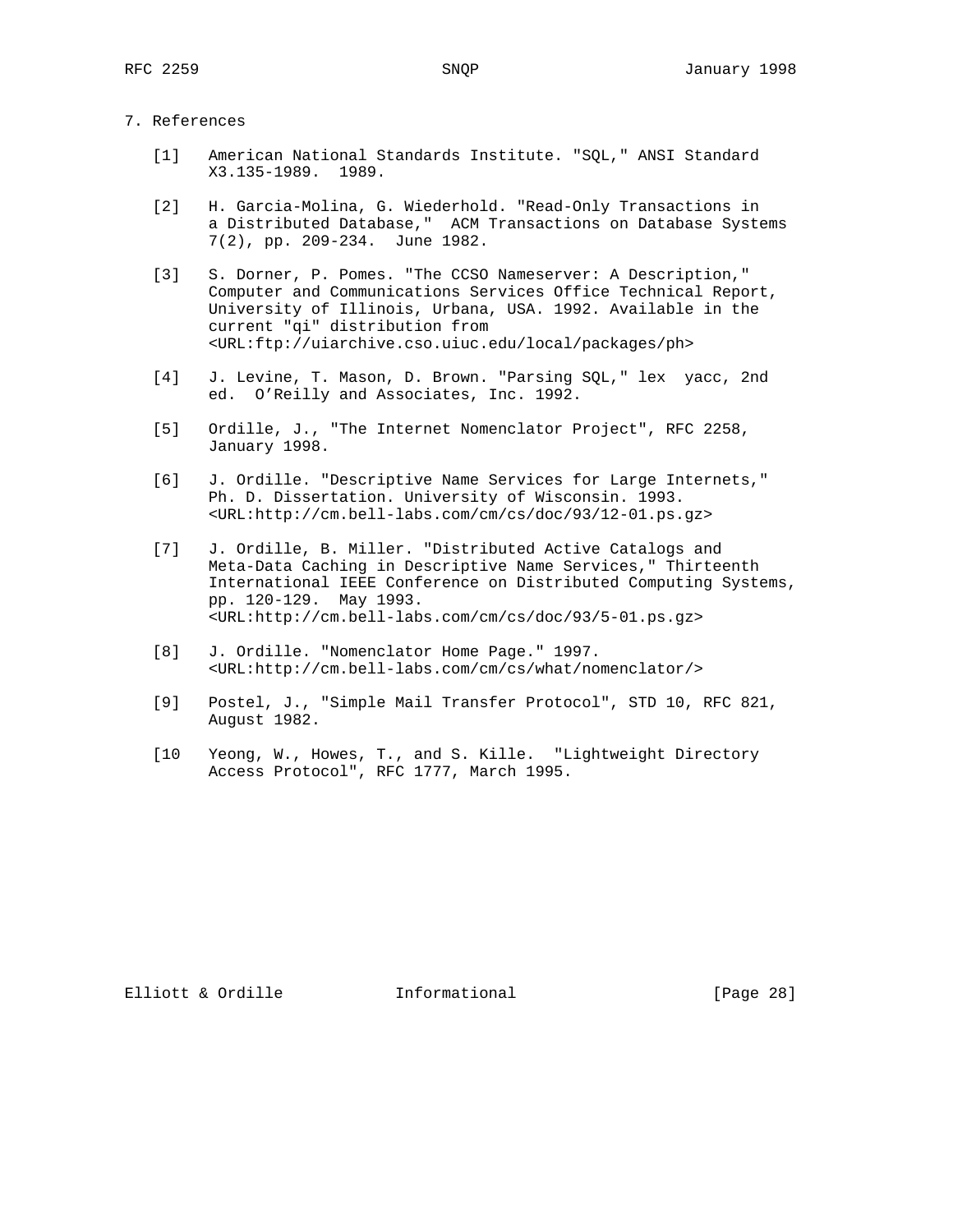8. Authors' Addresses

 Jim Elliott Epic Systems Corporation 5301 Tokay Boulevard Madison, WI 53711 USA

EMail: jim@apocalypse.org

 Joann J. Ordille Bell Labs, Lucent Technologies Computing Sciences Research Center 700 Mountain Avenue, Rm 2C-301 Murray Hill, NJ 07974 USA

EMail: joann@bell-labs.com

Elliott & Ordille **Informational** [Page 29]